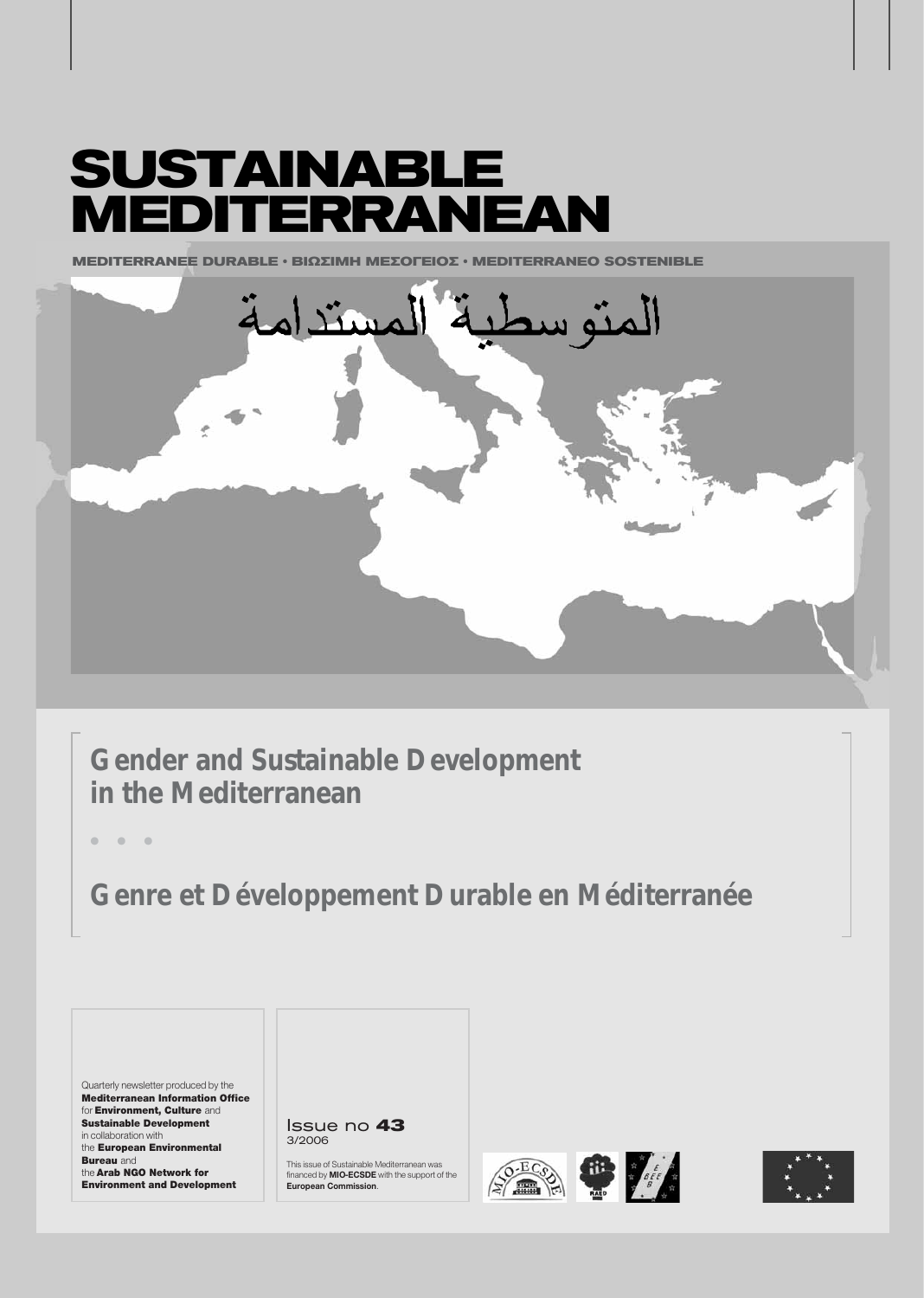This issue of *Sustainable Mediter-*<br>
ranean is dedicated to particular<br>
on-going initiatives towards the<br>
promotion of gender mainstreaming and *ranean* is dedicated to particular on-going initiatives towards the promotion of gender mainstreaming and the enhancement of the role of women in the Euro-Mediterranean society.

Gender mainstreaming is a relatively new concept indicating the process of assessing the implications for women and men of any planned action, including legislation, policies or programmes, in any area and at all levels. Indeed, it is a strategy for making women's as well as men's concerns and experiences an integral dimension of the design, implementation, monitoring and evaluation of the policies and programmes in all political, economic and societal spheres so that women and men benefit equally, and inequality is not perpetuated.

The ultimate goal is to give value to differences and diversity and to achieve gender equality, securing that it becomes a full part of common policies.

As experience shows that there is still a long way to go towards this goal and that inequality and bias often continue being perpetrated towards women, the present issue focuses on particular events, actions and projects dealing specifically with the strengthening of women's role in the Euro-Mediterranean society.

# **EDITORIAL**

ette édition du bulletin Méditer*ranée Durable* est dédiée à des initiatives en cours qui favorisent l'intégration de la dimension du genre et

le renforcement du rôle de la femme dans la société euro-méditerranéenne.

L'intégration des questions liées au genre est un concept relativement neuf consistant de l'évaluation de la participation des femmes et des hommes à toute action planifiée, y compris la législation, les procédures ou les programmes dans tous les domaines et à tous les niveaux. Cette stratégie permet d'intégrer les préoccupations et les expériences des femmes et des hommes liées à la conception, à la mise en oeuvre, au contrôle et à l'évaluation des procédures et des programmes dans toutes les sphères politiques, économiques et sociales pour qu'ils en bénéficient de manière égale et que l'inégalité ne soit pas perpétuée.

L'objectif principal est de valoriser les différences et la diversité et d'obtenir l'égalité des genres, en assurant qu'elle devienne une partie intégrante des politiques communes.

Comme l'expérience montre qu'il y a encore beaucoup à faire pour atteindre ce but et que les femmes sont encore trop souvent victimes d'inégalités et de préjugés, cette édition présente des événements, activités et projets ayant spécifiquement trait au renforcement du rôle de la femme dans la société euro-méditerranéenne.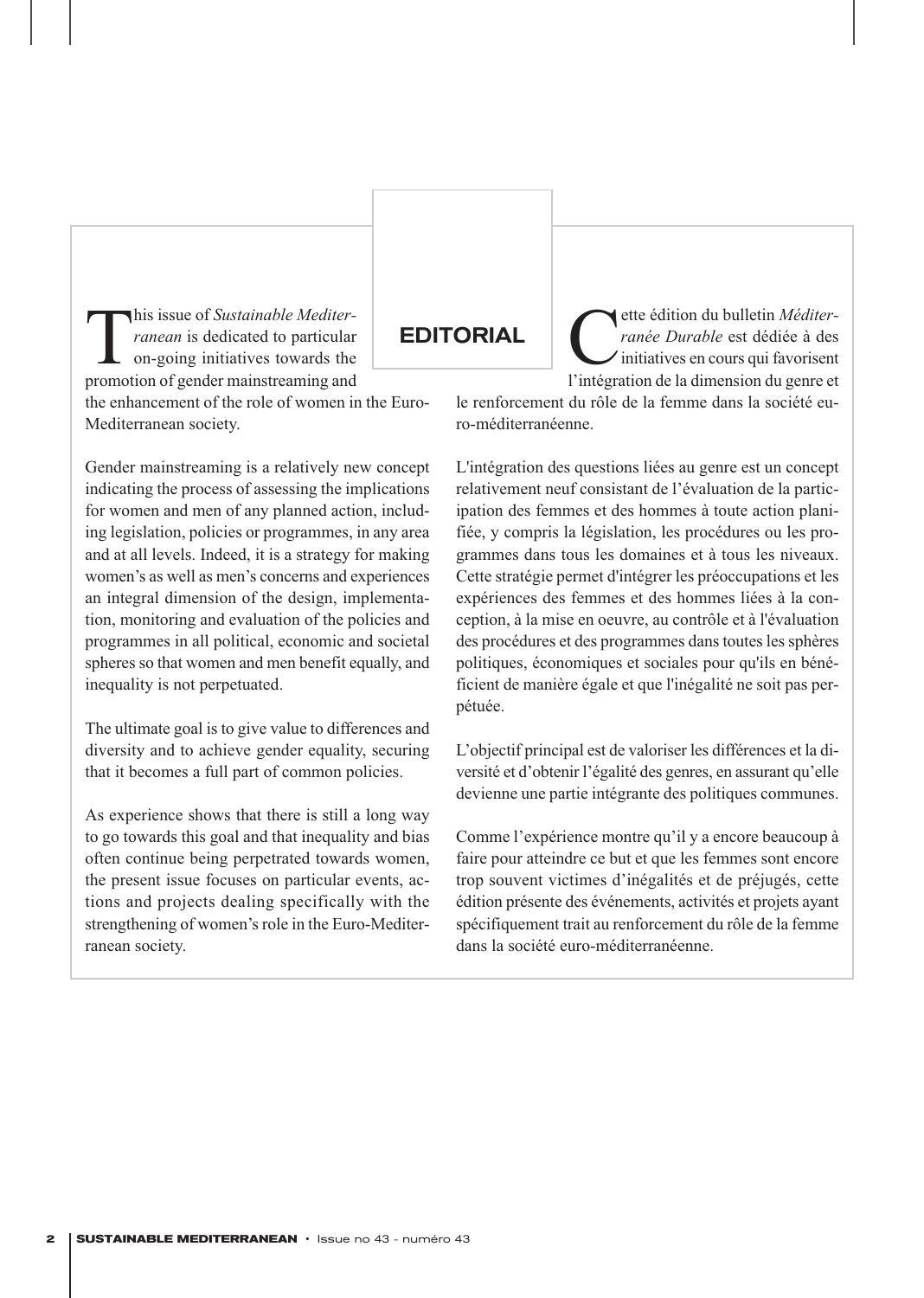

■ **"STRENGTHENING THE ROLE OF WOMEN IN SOCIETY" AT EURO-MEDITERRANEAN LEVEL 4**

■ **SUBMISSION BY MIO-ECSDE, ENDA AND MEDNET AT THE EURO MEDITERRANEAN CONFERENCE ON THE ROLE OF WOMEN IN SOCIETY 4**

■ **DOCUMENT SOUMIS PAR MIO-ECSDE, ENDA ET MEDNET A LA CONFÉRENCE EURO-MEDITERRANÉENNE SUR LE RENFORCEMENT DU RÔLE DE LA FEMME DANS LA SOCIÉTÉ • RABAT 14-16 JUNE 7** 

■ **RECOMMENDATIONS OF THE MARRAKECH EUROMED CIVIL FORUM** 10

| RECOMMANDATIONS POUR LA CONFÉRENCE EURO<br><b>MÉDITERRANÉENNE D'ISTANBUL</b> | 11 |
|------------------------------------------------------------------------------|----|
| ■ MINISTERIAL CONCLUSIONS ON STRENGTHENING                                   |    |
| THE ROLE OF WOMEN IN SOCIETY                                                 | 12 |
| ■ MAINSTREAMING GENDER DIMENSIONS INTO WATER                                 |    |
| <b>RESOURCES DEVELOPMENT AND MANAGEMENT IN THE</b>                           |    |
| <b>MEDITERRANEAN REGION (GEWAMED)</b>                                        | 15 |
| INTÉGRATION DE LA DIMENSION DE GENRE DANS LE                                 |    |
| DÉVELOPPEMENT ET LA GESTION DES RESSOURCES EN EAU                            |    |
| DANS LA RÉGION MÉDITERRANÉENNE (GEWAMED)                                     |    |

**The views and opinions expressed in Sustainable Mediterranean by individual contributors do not necessarily reflect those of MIO-ECSDE or those of our sponsors.**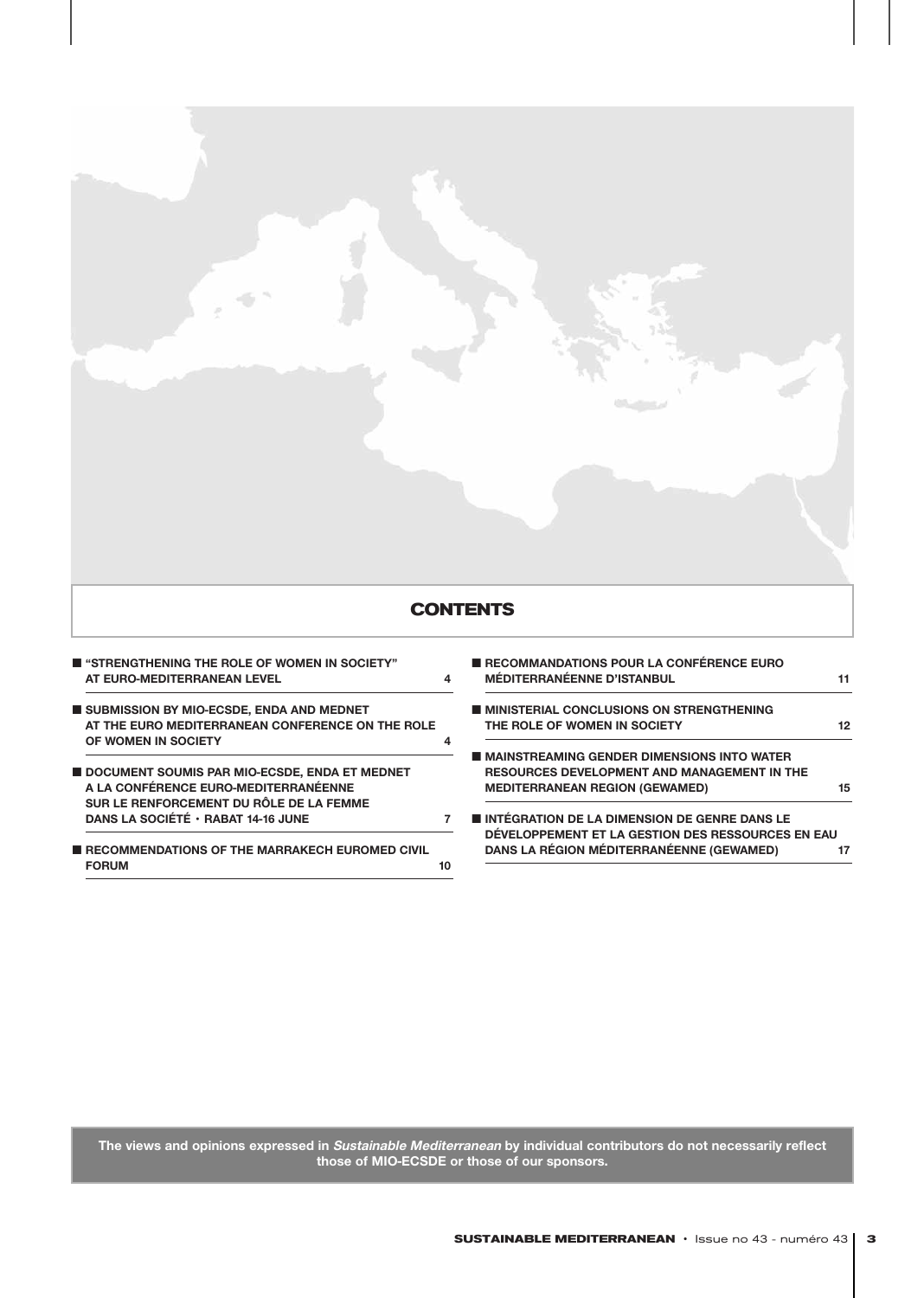In the Commission's Communication to the Council<br>and the Parliament of 12 April 2005 the idea of holdn the Commission's Communication to the Council ing a Ministerial Conference on "Strengthening the Role of Women in Society" at Euro-Mediterranean Level was launched. Coinciding with the momentum reached in the region concerning the ongoing reform processes as well as the international political context, an opportunity was provided to establish an appropriate framework to help advance the implementation of the provisions stated in the 1995 Barcelona Declaration regarding gender issues.

Guidelines for the improvement of women's status and situation in the Euro-Mediterranean area were developed by the inclusion of specific actions in the <u>Five-year work</u> plan adopted at the Barcelona Summit of Heads of State and Government, in November 2005. This attested to the commitment of partner countries to *Increase the participation of women in decision-making in political, social, cultural and economic positions…Euro-Mediterranean Partners will take measures to achieve gender equality, preventing all forms of discrimination and ensuring the protection of the rights of women."*

The Ministerial Conference on "Strengthening the Role

of Women in Society", that recently took place in Istanbul on 13/14 November, 2006, aimed at issuing concrete and practical proposals for actions on the matter of gender issues. The conference discussions were structured around three main subject areas identified during the Barcelona +10 Conference on Women. They are the following:

1) Women's rights as a guarantee of human rights and deepening democracy;

2) Women's access to education and employment;

3) The role of culture and the media as key-instruments for changing perceptions of gender.

The Ministerial Conference was prepared during a Conference in Rabat (Morocco), 14 – 16 June, 2006, which included government, civil society, academic and media responsible for gender issues from the Euromed region. This preparatory debate was prepared by research and analysis undertaken by three leading Euro-Mediterranean institutes. Research papers from EuroMeSCo, Femise, and the Anna Lindh Foundation for the Dialogue between Cultures helped the discussions in Rabat. The research papers of these three institutes are available on line: The Euro-Mediterranean Partnership - Euromed and Women - documents







# **SUBMISSION BY MIO-ECSDE, ENDA and MEDNET at the Euro Mediterranean Conference on the Role of Women in Society**

Rabat 14-16 June

This statement is submitted by three of the members of the Comité de Suivi<sup>1</sup>, a network of Mediterranean environmental NGO networks, representing several hundred organizations from North and South Mediterranean countries.

*For nearly 10 years, the Comite de Suivi network of seven Mediterranean environmental NGO networks has campaigned for the mainstreaming of sustainable development, including related gender issues into the Euro-Mediterranean Partnership*

<sup>1</sup> Arab Network for Environment and Development (RAED), Environment and Development Action in the Third World (ENDA), European Environmental Bureau (EEB), Friends of the Earth (FoE/MedNet Programme), Mediterranean NGO Network for Ecology and Sustainable Development (MEDForum), Mediterranean Information Office for Environment, Culture and Sustainable Development (MIO-ECSDE), WWF Mediterranean Programme (WWF MedPO)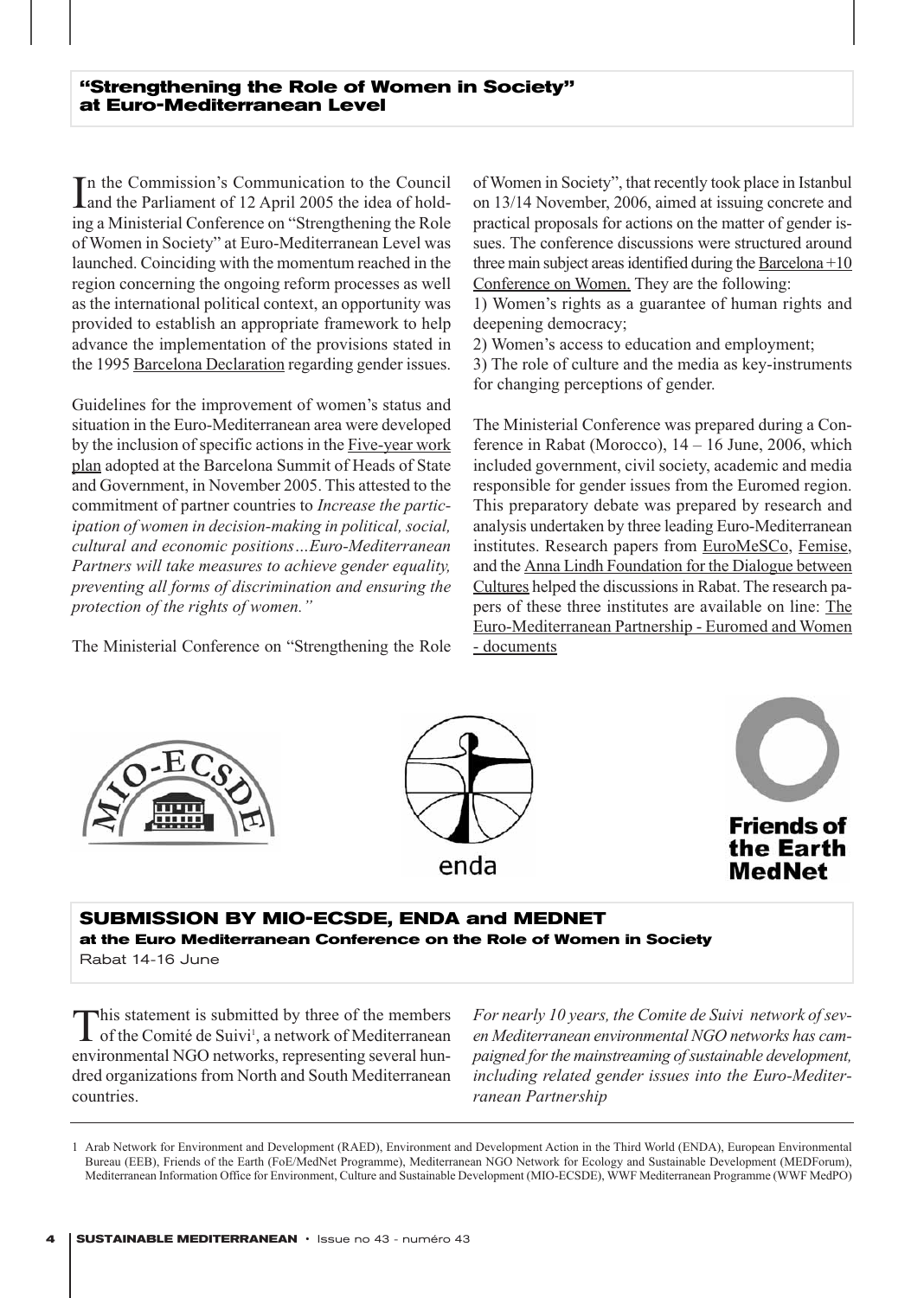# **INTRODUCTION**

We welcome the organisation of this conference, while regretting that it takes place in Year 11 of the Euro Mediterranean Partnership, rather than year 1, which would have been just after the 1995 United Nations World Conference on the Advancement of Women in Beijing - surely the right moment to launch a Mediterranean Strategy for Women

We wish to raise three points: a) the issue of sustainable development, b) the gender impacts of the proposed Euro-Mediterranean Free Trade Area and c) the need to mainstream gender and sustainable development considerations throughout all EMP programmes, policies and financial operations.

**1. Sustainable development** can be defined as the balance between economic, social and environmental objectives involving gender equity, full respect of human rights, participatory governance, and the management of natural resources to ensure their continued availability to future generations.

All EMP states have made broad international commitments at the United Nations to sustainable development, most recently at the World Summit on Sustainable Development, 2002, within the UN Millennium Development Goals of 2000, as re-endorsed at the UN Summit last September (2005). The European Union is expected to adopt a revised version of its Sustainable Development Strategy at its Council meeting on 15 and 16 June in Brussels.

EMP states have also made a regional commitment – under the Mediterranean Strategy for Sustainable Development (MSSD), 2005. Last November, in Barcelona, the Euro-Mediterranean Summit of the Heads of State and Government (Barcelona  $+10$ ) agreed to implement the MSSD which had been adopted earlier that month by the Contracting Parties to the Barcelona Convention (the European Community, seven EU Mediterranean states, and sixteen south and eastern Mediterranean nations.) *The CdS campaigned throughout 2005 for the Summit to issue its strong support to MSSD (which did not appear probable at the start of the year).* http://www.unepmap.org/Archivio/All\_Languages/WebDocs/documents/mssd\_eng.pdf

The MSSD aims to place sustainable development at the heart of the Partnership, and ensure that the present unsustainable trends within our region, whether in terms of natural resource use, environmental degradation, or extensive poverty, are replaced by a sustainable future. The

strategy covers seven key areas of action, and incorporates commitments to gender equality, equity and mainstreaming. Mediterranean environmental NGOs played a key role in persuading governments to adopt these gender commitments.

The MSSD is also the overall regional holistic framework within which national strategies for sustainable development (NSSDs) are being developed. Progress in achieving MSSD goals is to be monitored yearly by the Mediterranean Commission for Sustainable Development (MCSD), whose membership includes 5 seats for NGOs, and every two years by the Conference of the Contracting Parties to the Barcelona Convention.

**Yet, none of the oral presentations or documents for this conference make any mention of the MSSD, nor address the many critical environmental problems facing the citizens of the Mediterranean, and in particular its women**. Such as access to water, and soil and biodiversity in rural areas.

**2. The sustainable development/gender impacts of the proposed Euro-Mediterranean Free Trade Area.** While welcoming the FEMISE report, we are concerned at the summary treatment of the key issue of trade liberalization in the Mediterranean. (paragraph 31), which moreover presents this as an entirely beneficial process.

The FEMISE report does not address in concrete terms the proposal for full free trade in the Mediterranean area by 2010 (the Euro-Mediterranean Free Trade Area) contained in the Barcelona Declaration (1995), and makes no mention of the Sustainability Impact Assessment (SIA) of the EMFTA, which the European Commission entrusted to the University of Manchester in 2003. The SIA EMFTA's interim conclusions indicate that marginal gains in economic welfare (less than 1% of GDP) from full free trade would be accompanied by major adjustment costs, job losses and environmental dislocations in South Mediterranean countries. http://www.sia-trade.org/emfta/en/ *also in French and Arabic.*

The SIA-EMFTA Phase II report warns of: "adverse effects on the status, living standards and health of rural women, associated with accelerated conversion from traditional to commercial agriculture…changes employment levels by number of women, skill level geographic location".

Quoting United Nations research, including the Arab Women's'Report, the University further warns **that other trade liberalization experiences have not improved the situation of women or their employment condi-**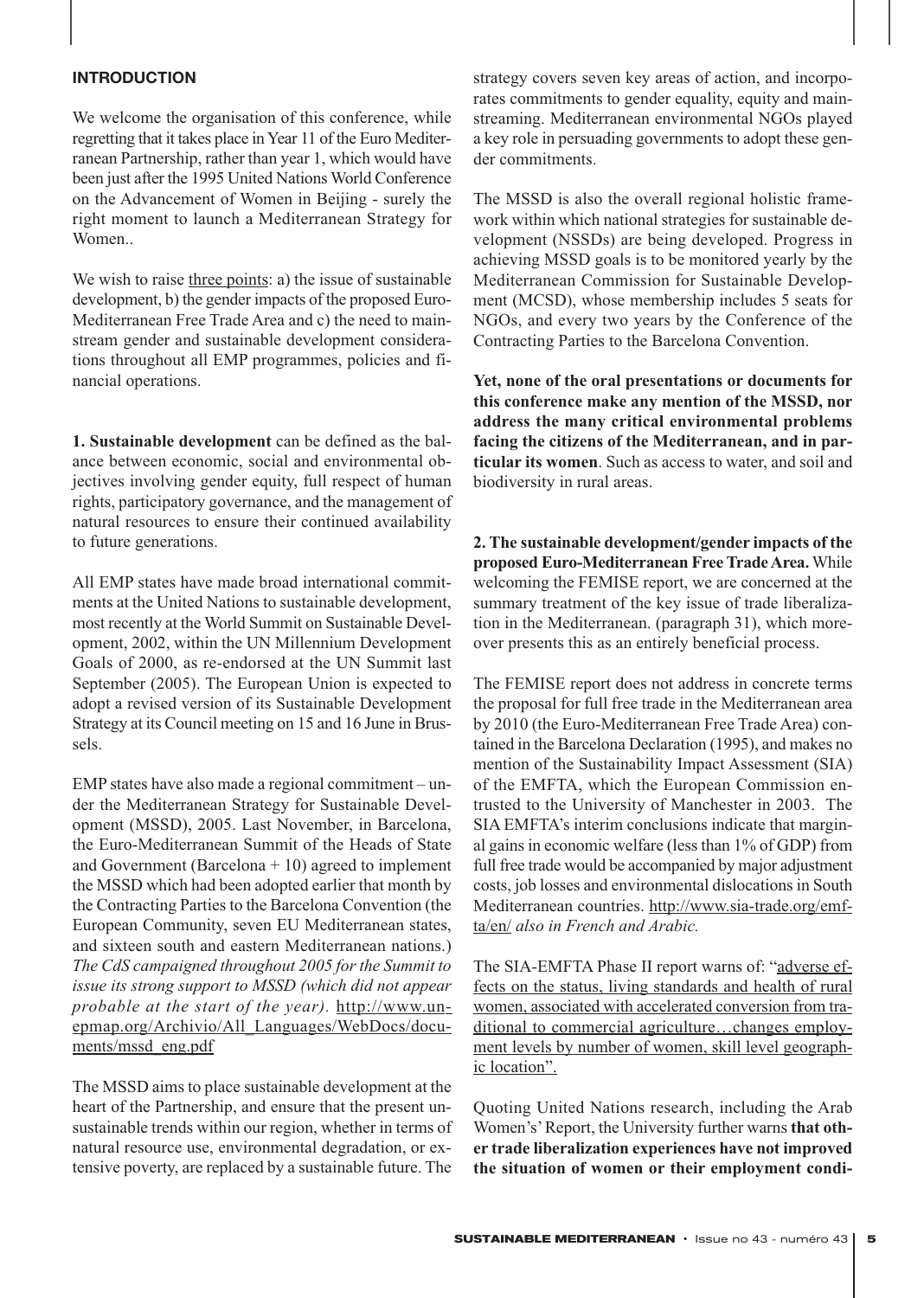**tions overall, since they have borne most of the costs of economic adjustment, and assumed more welfare activities due to reductions in social security expenditures.** 

The final recommendations of the SIA EMFTA will be issued by March 2007 – but meanwhile the EMP governments have already launched this March wide-ranging trade liberalization negotiations in agriculture and services to complement liberalization in industrial goods trade already underway. *In a letter to the 35 Euromed Trade ministers, the CdS urged that these negotiations be frozen* The CdS is actively involved in the stakeholder consultation aspects of SIA-EMFTA campaigning for the full incorporation of the SIA EMFTA recommendations into trade negotiations, and we are encouraged by the recent concern about impacts shown by the Euro-Mediterranean Parliamentary Assembly (EMPA).

A central concern of the CdS is the possible effects of EMFTA on both the environment, in particular, soil, water and biodiversity resources and poverty levels in the region. The SIA EMFTA states that "long term effects on poverty are expected to be small but positive, arising primarily from better economic performance overall. In the short term, the liberalisation of distribution services may have adverse effects if not appropriately mitigated, through loss of employment in small retail outlets."

As regards poverty, we would have welcomed a clearer focus from FEMISE on the problems facing those 100 million south Mediterraneans with less than \$2 a day income and how each Millennium Development Goal can be reached in the South by 2015. The struggle for survival of rural women, who vastly outnumber men in the South's rural regions, is of particular concern, especially in view of the threat to so many of their livelihoods – such as they are - of agricultural trade liberalisation.

As stated by the SIA EMFTA: "The changes in production patterns may have significant gender impacts. In many MPCs (such as Morocco, Tunisia, Syria and Egypt), a large proportion of rural women work in traditional food production and are unpaid 48 . The commercial farms which are most likely to benefit from the export opportunities tend to employ a smaller proportion of women, as waged labour. Depending on local cultural factors, some export products such as fruit and flowers may employ a larger female workforce, but in conditions that may be less healthy and provide a poorer standard of living than traditional agriculture. Adverse effects of this nature occurred in Mexico after introduction of the North American Free Trade Agreement (NAFTA) 49 , and similar impacts were identified in EU's SIA of the EUChile trade agreement "

**3. The need for gender mainstreaming within the Euromed Partnership**. The CdS/ has been lobbying for gender mainstreaming and sustainable development mainstreaming throughout Partnership activities, since the EMP was launched in 1995. We welcome the strong call for gender mainstreaming in the EUROMESCO report. To date, neither gender nor sustainable development have been given adequate consideration – in several cases NO consideration - in the majority of the EMP's sectoral activities – the ministerial conferences on trade, energy, industry, etc.

There is also a significant 'gender and sustainable development' deficit in the Mediterranean lending of the European Investment Bank and under the soon-defunct MEDA programme. How these issues are to be addressed under the new European Neighbourhood and Partnership Instrument (ENPI) is not known so far.

Moreover, present mechanisms under the Association Agreements and the European Neighbourhood Action Plans already adopted for six South Mediterranean countries do not offer any real opportunity for civil society consultation or participation in implementation.

# **CONCLUDING RECOMMENDATIONS**

We therefore submit to this conference in Rabat the following recommendations for inclusion in its final statement: This conference in Rabat should:

- invite the University of Manchester to **submit inter im findings** on the gender impacts of trade liberalization, derived from its on-going Sustainability Impact Assessment, to the Istanbul conference.
- Invite the Istanbul conference to institute a follow-up mechanism, with full civil society participation, to monitor implementation of the SIA EMFTA recommendations relating to gender issues
- invite participants present n Rabat to develop contacts amongst themselves with a view to forming a **network on gender and sustainable development in the Mediterranean to monitor developments** at both national and regional levels.
- recommend that the title of the ministerial conference in Istanbul should be changed from the 'strengthening the role of women in society' to '**ensuring the role of women in Mediterranean sustainable development'**. *As we have explained, sustainable development fully incorporates the concept of role 'in society' as one of its components.*
- Recommend to the Istanbul conference that it launch a **roadmap for the implementation of the gender aspects of the Mediterranean Strategy for Sustain-**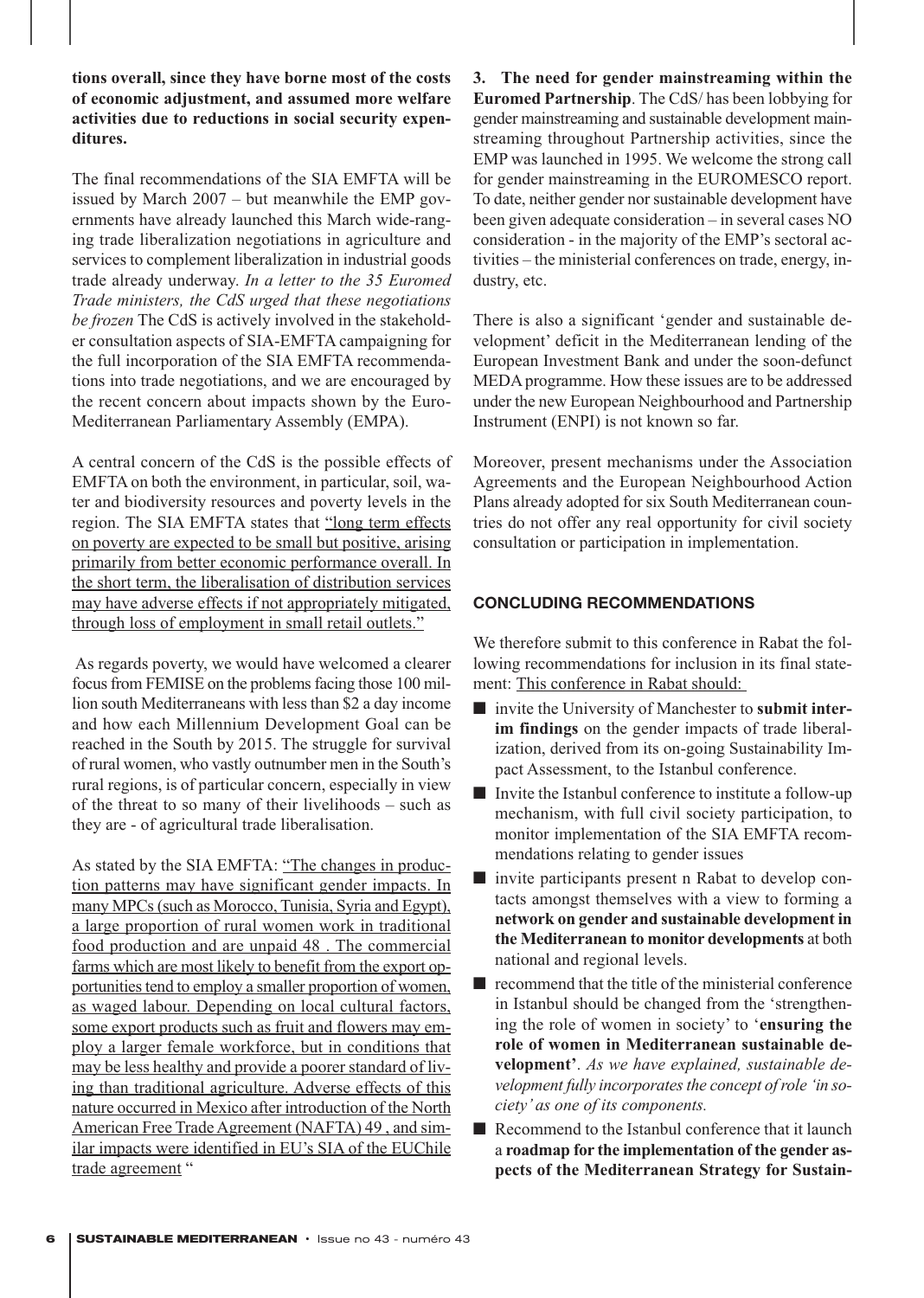**able Development**, and within that context, of the **UN Millennium Development Goals** by 2015.

- Recommend that the Istanbul conference should **mandate full gender mainstreaming** throughout the Euromed. Partnership programmes, activities, financial activities, including within the European Neighbourhood Policy, with a progress report to be made to each Conference of Foreign Ministers.
- Recommend that the above progress report above

should also **track progress at national level** on gender issues, and in particular to status of women in all key aspects (economic, social, human rights, educational).

Document presented by Vanya Walker-Leigh. Senior Advisor, MIO-ESCDE. vanyaluc@waldonet.net.met Mediterranean Information Office for Environment, Culture and Sustainable Development, Athens.

# **DOCUMENT SOUMIS PAR MIO-ECSDE, ENDA et MEDNET**

**A la Conférence Euro-Mediterranéenne sur le Renforcement du Rôle de la Femme**  dans la Société · Rabat 14-16 June

*Depuis bientôt dix ans, ces réseaux font campagne, comme membres du réseau de réseaux d'ONGs environnementales mediterran*é*enes 'Le Comite de Suivi', en faveur de la pleine prise en compte des aspects de développement durable, y compris les aspects 'genre'au sein du Partenariat Euro-Mediterraneen (PEM).* 

#### **INTRODUCTION**

Tout en approuvant l'organisation de cette conférence, nous regrettons qu'elle ait lieu en l'an 11 du Partenariat Euro-Mediterranéen, et non pas en l'An 1, juste après la conférence des Nations Unies à Beijing sur l'Avancement de la Femme de 1995. Le moment juste sans doute pour avoir lancé une stratégie méditerranéenne pour la femme.

Nous voulons soulever trois points: a) la question du développement durable b) les impacts 'genre'de la Zone de Libre Echange Euro-Mediterranéenne proposée pour 2010 c) le besoin d'intégrer pleinement les aspects genre à travers toutes les activités, programmes, politiques et financements du PEM.

1.**Le développement durable** peut se définir comme étant l'équilibre entre des objectifs économiques, sociaux et environnementaux ; un équilibre qui comprend également l'équité 'genre', le plein respect des droits humains, la gouvernance participative, et la gestion des ressources naturelles pour en assurer la disponibilité pour les générations futures. **Tous les pays membres du PEM ont as-** **sumé des engagements internationaux sur le développement durable au sein des Nations Unies**, au Sommet Mondial sur le Développement Durable en 2002, ainsi que dans le cadre des Objectifs du Millénaire pour le Développement (OMD) des Nations Unies de 2000, confirmés au sommet des Nations Unies en septembre dernier. L'Union Européenne adoptera une version révisée de sa propre stratégie au cours du Conseil du 15-16 juin. Les pays du PEM ont également assumé un engagement régional – dans le cadre de **la Stratégie Méditerranéenne pour le Développement Durable (SMDD), 2005.** http://www.unepmap.org/Archivio/All\_Languages/WebDocs/documents/mssd\_eng.pdf

En novembre dernier à Barcelone, le Sommet des chefs d'état et de gouvernement du PEM se sont accordés pour mettre en œuvre la SMDD, qui avait été adoptée précédemment par les Parties Contractantes de la Convention de Barcelone, (L'Union Européenne, sept états membres méditerranéens, Monaco, 13 pays du sud et de l'est méditerranéen). *Le CdS a fait campagne tout au long de 2005 pour que le Sommet déclare un fort appui à la SMDD – ce qui ne paraissait pas probable au début de l'année)*

La SMDD se donne comme objectif primordial l'instauration du développement durable comme le principe conducteur du PEM, pour assurer que les tendances non durables de la région, que cela soit en termes d'utilisation des ressources naturelles, de la dégradation de l'environnement, ou de la pauvreté endémique, cèdent le pas à un avenir durable. La Stratégie couvre sept champs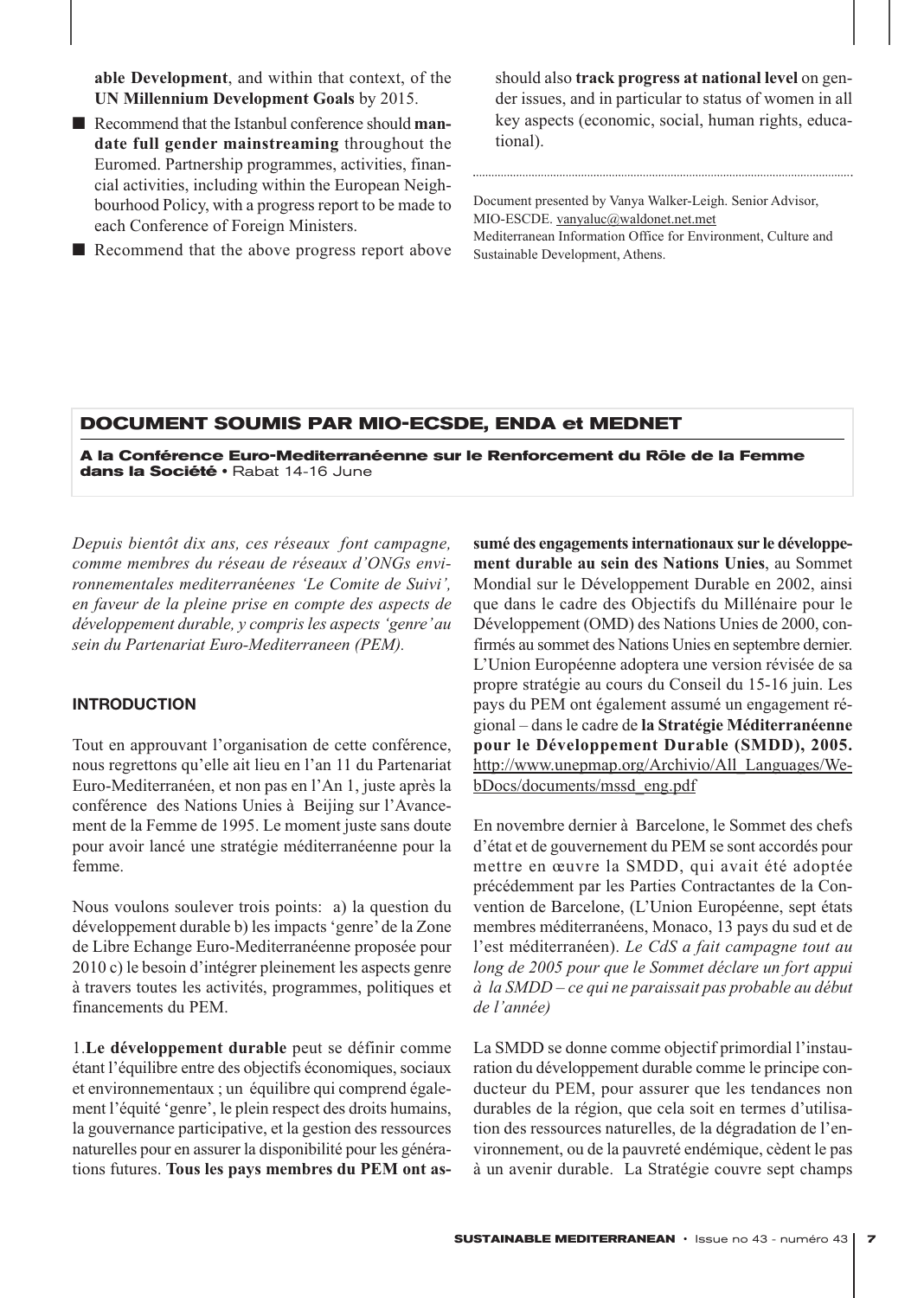d'action principaux ; elle englobe également l'égalité de genre, l' équité et la pleine prise en compte des aspects genre dans toutes les politiques sectorielles. *Le Comite de Suivi a joue un rôle clef pour persuader les gouvernement d'adopter ces engagements 'genre'.* 

**La SMDD est aussi un cadre holistique régionale à l'intérieur duquel s'élaborent les stratégies nationales de développement durable**. Le progrès accompli vers l'atteinte des objectifs de la SMDD sera évalué annuellement par la Commission Medterraneenne pour le Développement Durable, intégrée par cinq représentants des ONGs, en plus de 21 gouvernements, l'UE et les représentants de l'industrie et des autorités locales.

Une évaluation bisannuelle sera effectuée par la conférence des Parties Contractantes de la Convention de Barcelone.

**Néanmoins, aucune des présentations orales, aucun des documents de cette conférence font mention de la SMDD, ni s'adressent aux nombreux problèmes environnementaux affront**é**es par les méditerranéens, et particulièrement par les femmes – tels que l'accès a l'eau, la dégradation du sol et de la biodiversité dans les zones rurales.** 

**2. Les impacts sur le développement durable/genre de la Zone de Libre Echange Euro-Mediterraneenne**. Tout en accueillant le rapport FEMISE, nous sommes préoccupés par le fait que la question-clé de la libéralisation des échanges soit traitée d'une façon sommaire (page 31), présentée, qui plus est, comme un processus entièrement bénéfique.

Le rapport FEMISE ne s'adresse pas en termes concrets à l'établissement de la ZLEEM en 2010 dont fait état la Déclaration de Barcelone de 1995. Ce rapport ne mentionne pas non plus **l'Etude d'Impact de Durabilité de la ZLEEM, que la Commission Européenne (l'AIDCO même) a confié a l'Université de Manchester en 2003.** http://www.sia-trade.org/emfta/en/ *(existe en version francaise et arabe) .*Les conclusions intérimaires de cette étude indiquent des gains marginaux en termes de bienêtre économique (moins de +1% du PIB) comme résultat de la libéralisation des échanges régionaux, gains que seraient accompagnés dans les pays de la Méditerranée Sud par des coûts importants d'ajustement, pertes d'emplois et dislocations environnementaux.

Notamment, en qui concernent les femmes, l'étude d'impact indique : *Des effets négatifs sur le statut, le niveau de vie et la santé des femmes rurales, associés à la conversion accelerée de l'agriculture traditionnelle vers l'agriculture commerciale….Des changements des niveaux* *d'emploi des femmes, des niveaux de formation et de localisation géographique..*

L'Université cite des recherches en cours aux Nations Unies y compris le rapport sur la Femme Arabe selon lesquels **d'autres expériences de libéralisation des échanges n'ont pas amélioré la situation des femmes puisqu'elles ont assumé la plupart des coûts d'ajustement économique et pris en charge davantage de responsabilités sociales dû la réduction des dépenses publiques de sécurité sociale.**

Les recommandations finales de l'Etude seront émises en mars 2007 – mais entretemps les gouvernements des PEM ont lancé au mois de mars 2006 des négociations pour la libéralisation du commerce des produits agricoles et des services, pour accompagner la libéralisation déjà en cours du commerce des produits industriels. *Dans une lettre adressée aux 35 ministres de commerce le Comité de Suivi a demandé que ces négociations soient congelées jusqu'à la publication des résultats de l'Etude d'impact. Le CdS est actif dans les consultations des parties prenantes de l'Etude, et fait campagne pour que les recommandations de l'Etude soient pleinement incorporées dans les negociations. A cet égard, nous sommes encouragés par les récentes prises de position de l'Assemblée parlementaire Euro-Mediterranéenne.*

La préoccupation centrale di Comité de Suivi…concerne les effets possibles de la ZLEEM sur à la fois l'environnement – et notamment les sols, l'eau et la biodiversité - ainsi que sur les niveaux de pauvreté dans la région. Toujours selon l'étude d'impact «les effets à long terme sur la pauvreté sont prévus comme minimes, mais positifs comme résultat de meilleures performances économiques dans l'ensemble. Dans le court terme, la libéralisation des services de distribution pourrait avoir des effets négatifs à défaut de mesures de compensation, à travers la perte d'emploi dans le petit commerce de détail.*»*

En ce qui concerne la pauvreté, nous aurions préféré voir une attention plus claire de la part de la FEMISE sur les problèmes affrontés par les 100 millions de sud-méditerranéens avec des revenues en-dessous de 2 dollars par jour, ainsi que sur les voies à suivre pour que tous les OMD soient atteints dans la région en 2015. La lutte pour la survie des femmes rurales, qui dépassent de loin le nombre d'hommes dans les campagnes du sud, est un problème dramatique, en vue de la menace à leurs maigres sources de revenu de la libéralisation des échanges de produits agricoles.

Selon l'Etude d'Impact: les changements dans l'organisation de la production pourraient avoir des effets 'genre'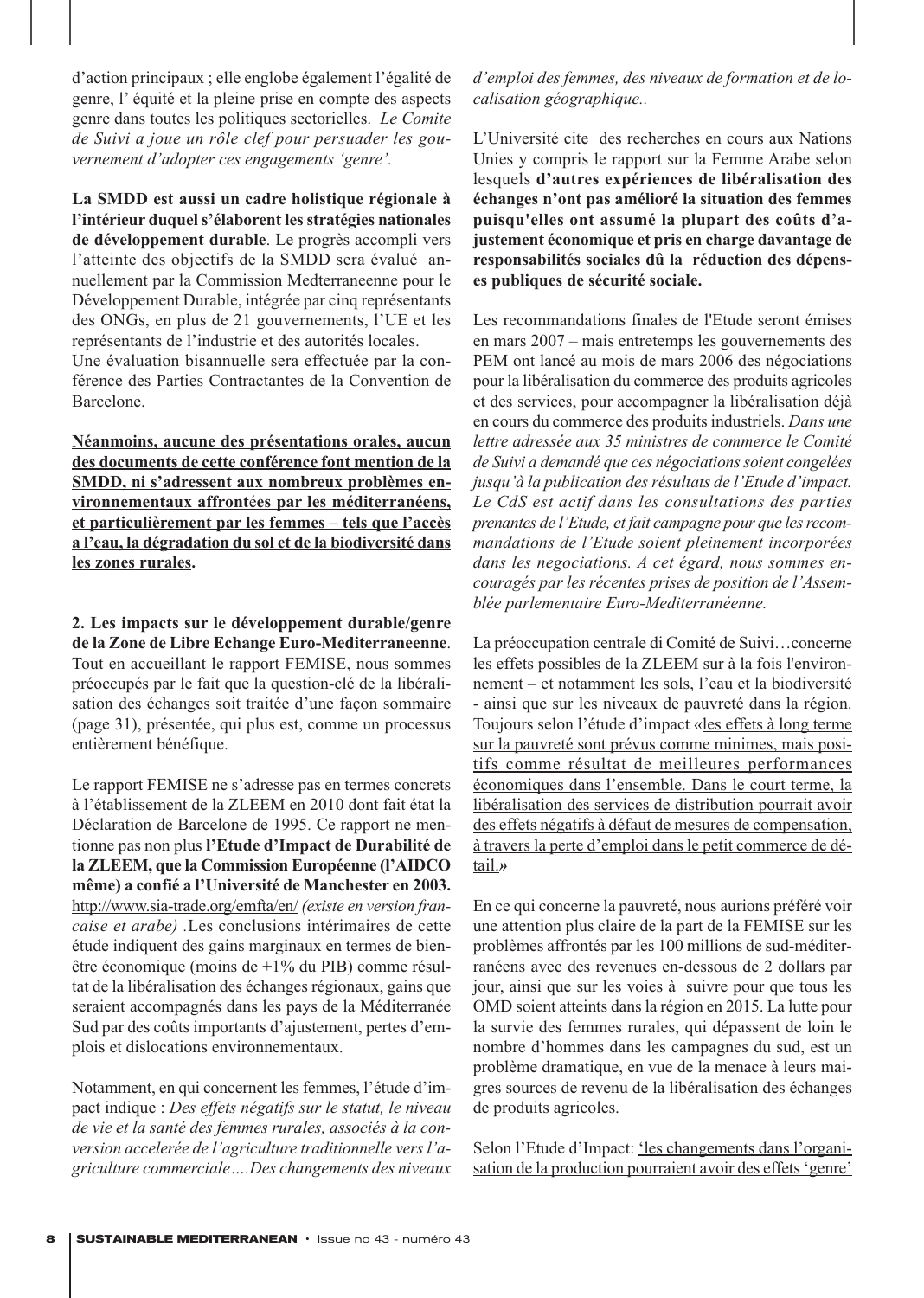considérables. Dans beaucoup de pays du Sud (comme le Maroc, la Tunisie, la Syrie, l'Egypte) une grande proportion des femmes travaille dans le secteur alimentaire traditionnel et ne sont pas rémunérées. Les exploitations commerciales de grande taille pourraient bénéficier des opportunités d'exportation, employant une proportion moins importante de femmes comme salariées. En fonction des facteurs locaux culturels, quelques produits d'exportation tels que les fruits et les fleurs pourraient employer davantage de femmes, mais sous des conditions que pourraient être moins salubres et offrir un niveau de vie moins élevée que l'agriculture traditionnelle. Des effets négatifs de ce type se sont produits au Mexique suite a la mise en vigueur de l'Accord de Libre Echange de l'Amérique du Nord (NAFTA) et des effets semblables ont été identifiés par l'étude d'impact de l' accord UE-Chili.

3.**Le besoin impératif d'intégrer pleinement les aspects 'genre' à travers toutes les activités du PEM**. *Depuis 1995, le CdS a fait campagne en faveur l'int*é*gration des aspects de d*é*veloppement durable et de genre au sein du PEM.* Nous accueillons favorablement l'appel du rapport EUROMESCO dans ce sens. **Jusqu'à maintenant les deux aspects n'ont pas reçu suffisamment d'attention – dans plusieurs cas AUCUNE attention – au sein de la majorité des activités sectorielles du PEM, notamment les conférences ministérielles sur le commerce, l'énergie, l'industrie,l'agriculture etc**

Nous constatons un déficit semblable dans les opérations de prêt en Méditerranée de la Banque d'Investissements Européenne et sous le programme MEDA, qui disparaîtra bientôt. On ne connaît pas la façon dont ces aspects seront traités sous l'Instrument Européen de Voisinage et Partenariat (2007-2013).

De surcroît, les mécanismes existants sous les Accords d'Association et les Plans d'Action conclus sous la Politique Européenne de Voisinage n'offrent aucune possibilité de consultation de la société civile ni de sa participation dans leur mise en œuvre.

# **RECOMMENDATIONS FINALES**

Les organisations signataire soumettent donc à cette conférence à Rabat les recommandations suivantes à être incluses dans sa déclaration finale.

Cette conférence devrait:

- Inviter l'Université de Manchester à soumettre à la Conférence d'Istanbul ses conclusions intérimaires sur les impacts 'genre'de la libéralisation des échanges en Méditerranée, issues de l'Etude d'Impact sur la Durabilité de la ZLEEM,
- Inviter la conférence d'Istanbul d'instituer un mécanisme de suivi, avec la pleine participation de la société civile, pour surveiller la mise en oeuvre des recommandations dudit étude relatives aux aspects 'genre'.
- Inviter les participants à la conférence de Rabat à nouer des contacts entre eux/elles en vue d'établir un réseau sur genre et développement durable en Méditerranée pour surveiller l'évolution de ces questions au niveau national et international.
- Recommander que le titre de la conférence d'Istanbul soit modifie, pour devenir 'assurer le rôle des femmes dans le développement durable en Méditerranée*". (comme indiqu*é *plus haut, le concept de développement durable englobe pleinement l'idée de 'rôle dans la société')*
- Recommander que la Conférence d'Istanbul lance un appel pour la pleine prise en compte des aspects 'genre' à travers tous les activités/programmes/financements Euro-Mediterranéens y compris au sein de la Politique Européenne de Voisinage, accompagné d'un rapport soumis à chaque conférence des ministres des affaires étrangères.
- Recommander que ledit rapport devrait également rendre compte des progrès au niveau national, et en particulier en ce qui concerne le statut de la femme dans tous ses aspects principaux (économiques, sociaux, droits humains, éducatifs)

Document présenté au Groupe de Travail 2 par : Vanya Walker-Leigh, Senior Advisor, MIO-ECSDE. vanyaluc@waldonet.net.mt Mediterranean Information Office for Environment, Culture and Sustainable Development, Athens. 12 Kyrristou St. Athens 10556, GREECE. www.mio-ecsde.org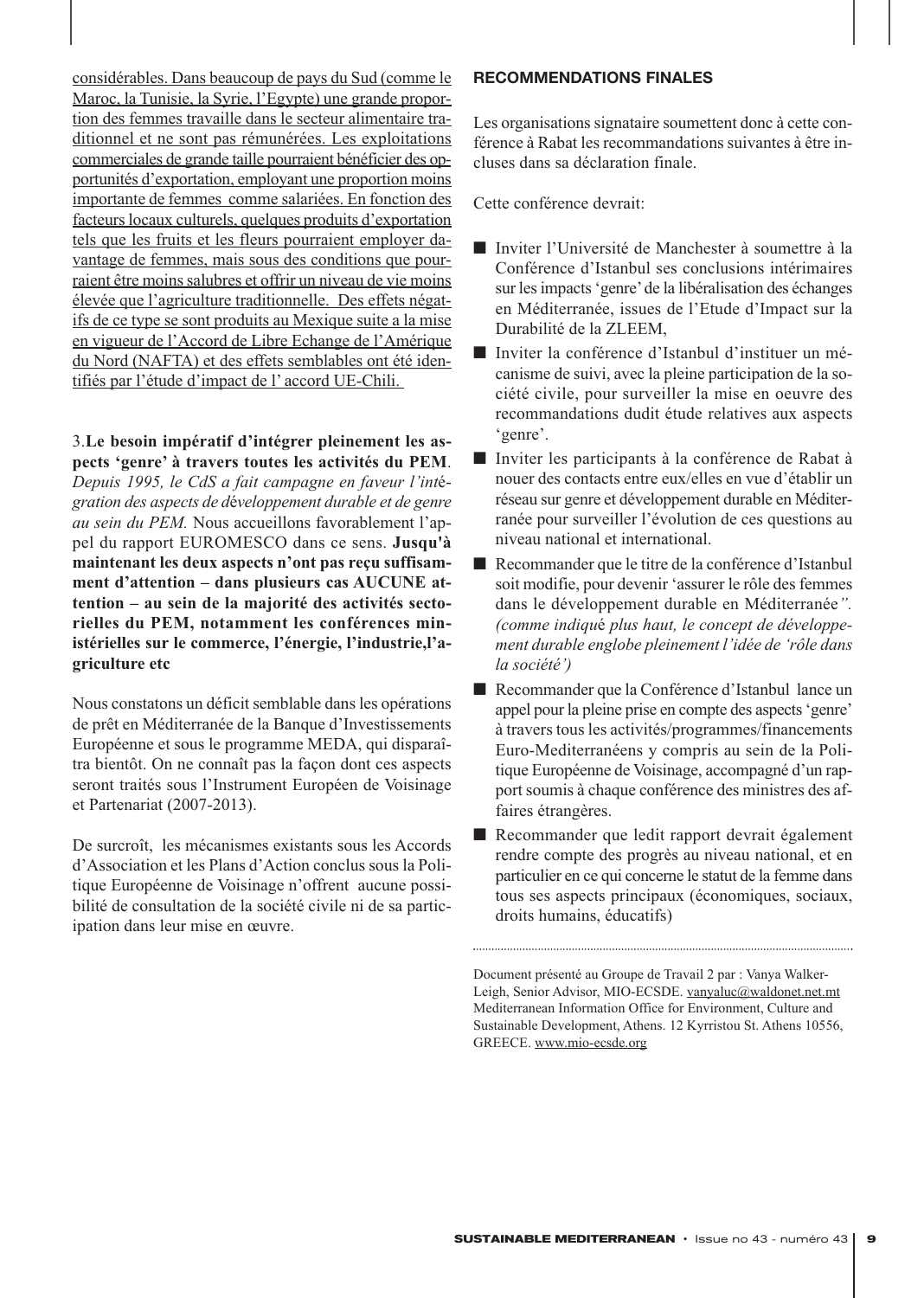

# **RECOMMENDATIONS OF THE MARRAKECH EUROMED CIVIL FORUM**

**(4-7 November 2006) to the Euro-Mediterranean Ministerial Conference in Istanbul (14 - 15 November 2006) aimed at adopting a five-year action plan for strengthening the role of women in society**

**Participants gathered at the EuroMed Civil Forum in** Marrakech, 4-7 November 2006, discussed how to strengthen the role of women in society, and how equality between sexes and promoting and protecting women's rights is fundamental to the implementation of democracy, respect for human rights and lasting development in the Euro-Mediterranean countries.

The participants wish to remind the government representatives of their state's obligations, notably to:

- $\star$  Reaffirm their commitment to promote the principle and fundamental right of equality between men and women and act in accordance with international conventions relating to women's human rights and more specifically CEDAW ; the Beijing Declaration, the Barcelona Declaration, the conclusions and five year action plan adopted at the Barcelona Summit, 28 November 2005
- $\star$  Reaffirm the indivisibility and universality of human rights as well as the supremacy of international conventions over domestic laws;

# **The participants ask that**

▲ All states participating in the Barcelona Process should lift their reservations to CEDAW (Convention on the Elimination of All Forms of Discrimination against Women), bring their domestic laws and policies into line with the dispositions of this convention and proceed to ratify its optional protocol.

- ▲ The EU and the Partner states to fight all forms of discrimination and violence against women, including in the couple and the family, - while respecting human rights and stop treating women's rights essentially as a matter of « religious norms and cultural traditions».
- **▲** For the full integration of the gender dimension in all policies, programmes and projects of the EU, EMP and the ENP, at both the national and regional level. At the same time, affirmative action and programmes specifically directed at women must be established.
- ▲ the Partner states promote full participation, information and genuine consultation in the decision making process, at all levels and all pertinent mechanisms, with independent civil society, in particular associations promoting and protecting women's rights,

#### **The participants request that:**

- $\blacktriangledown$  The five-year plan be clear, explicit and specific about its objectives and conforms with principles of equality mentioned above;
- $\nabla$  The conference sets-up a follow-up mechanism to the recommended measures in the five-year action plan, as well as a financial programme allowing the achievement of its objectives;
- $\blacktriangledown$  Levels of responsibility for implementing the various measures recommended in this action plan as well as a time schedule are clearly identified.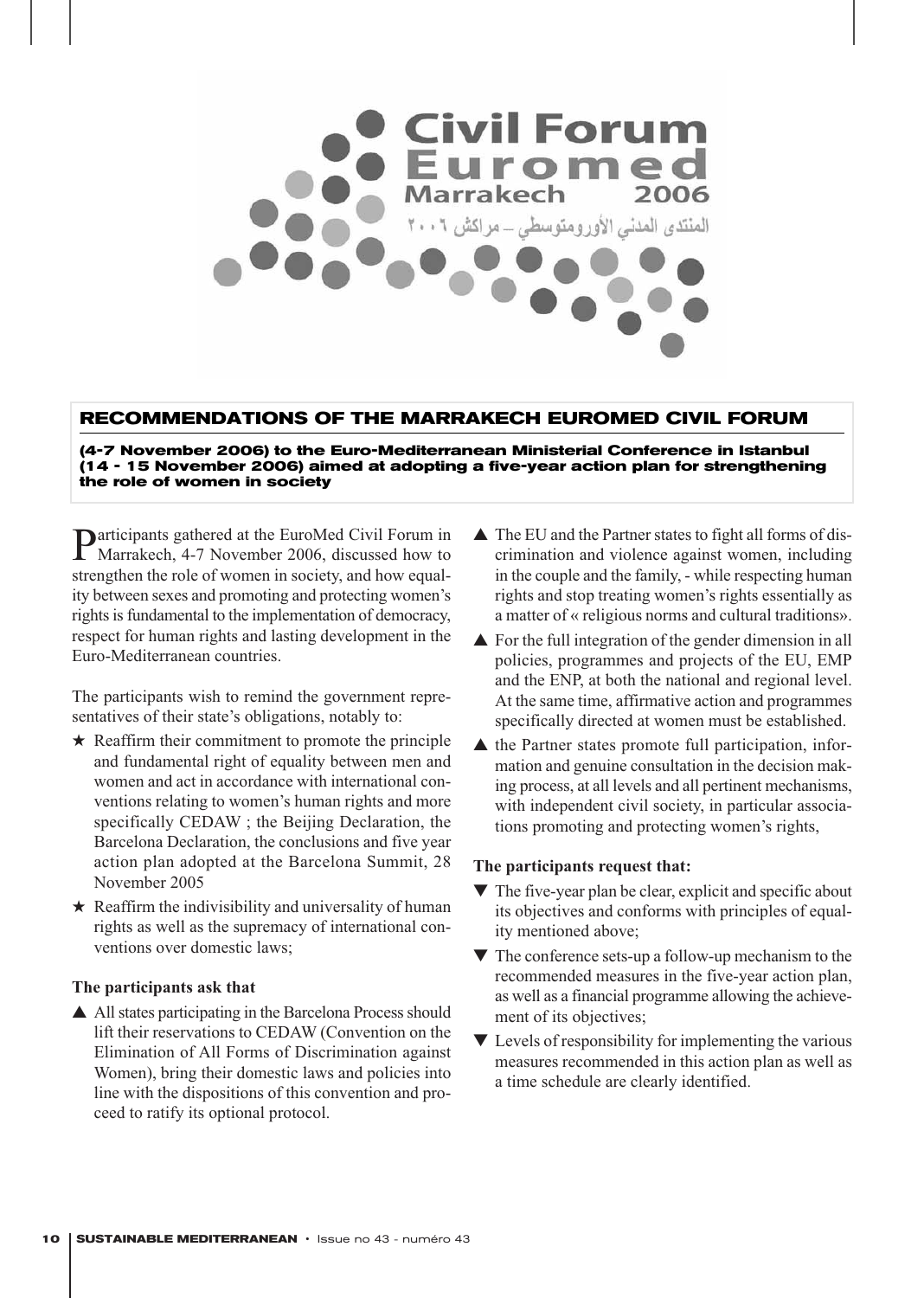# **RECOMMANDATIONS POUR LA CONFÉRENCE EURO MÉDITERRANÉENNE D'ISTANBUL,**

#### **le 14 - 15 Novembre 2006, pour l'adoption d'un plan d'Action quinquennal visant le renforcement du rôle des femmes dans la société**

Les participants et participantes du Forum Civil de<br>Marrakech (du 4 au 7 Novembre 2006) ont discuté du renforcement du rôle des femmes dans la société et de l'égalité des genres et la promotion et la protection des droits des femmes en tant que condition sine qua non de la démocratie, du respect des droits humains et du développement durable dans les pays euroméditerranéens.

Les participants tiennent à rappeler aux représentants des gouvernements les obligations qui sont les leurs, à savoir :

- ★ Réaffirmer leurs engagements à promouvoir les principes et droits fondamentaux de l'égalité entre les hommes et les femmes et agir conformément aux conventions internationales relatives aux droits des femmes et plus particulièrement la CEDAW, la déclaration de Pékin, la déclaration de Barcelone de 1995, les conclusions et le plan d'action quinquennal adopté au Sommet de Barcelone le 28 Novembre 2005.
- ★ Réaffirmer l'indivisibilité et l'universalité des droits humains ainsi que la suprématie des conventions internationales sur les lois internes.

# **Les participants demandent :**

- ▲ Aux Etats participants au Processus de Barcelone de lever leurs réserves sur la CEDAW (Convention sur l'élimination de toutes les formes de Discrimination à l'égard des femmes), de conformer leurs législations et lois internes avec les dispositions de cette convention et de procéder à la ratification de son protocole optionnel.
- ▲ A l'UE et aux Etats partenaires de combattre toute

forme de discrimination et de violence, y compris domestique et conjugale à l'égard des femmes, dans le cadre du respect des droits humains et mettre fin au traitement des droits des femmes en les considérant essentiellement du point de vue des « normes religieuses et de traditions culturelles ».

- ▲ L'intégration entière de la dimension du genre dans toutes les politiques, tous les programmes et les projets de l'UE, du PEM et de la PEV et ce à la fois au niveau national et régional. Simultanément, des actions affirmatives et des programmes spécifiquement destinés aux femmes devraient être mis en place.
- ▲ Aux Etats Partenaires de favoriser la pleine participation, information et consultation effective, de la société civile indépendante et notamment les associations de promotion et protection des droits des femmes, au processus décisionnel à tous les nivaux et par les mécanismes appropriés.

# **Les participants demandent que :**

- ▼ La conférence adopte un plan d'action clair et explicite sur des objectifs conformes aux principes égalitaires précités.
- ▼ La conférence instaure des mécanismes de suivi des mesures recommandés dans un plan d'action quinquennal ainsi que dans un programme financier permettant d'atteindre ses objectifs.
- ▼ L'identification claire d'un agenda de réalisation des différentes mesures préconisées dans ce plan d'action et des niveaux de responsabilité de leur mise en œuvre.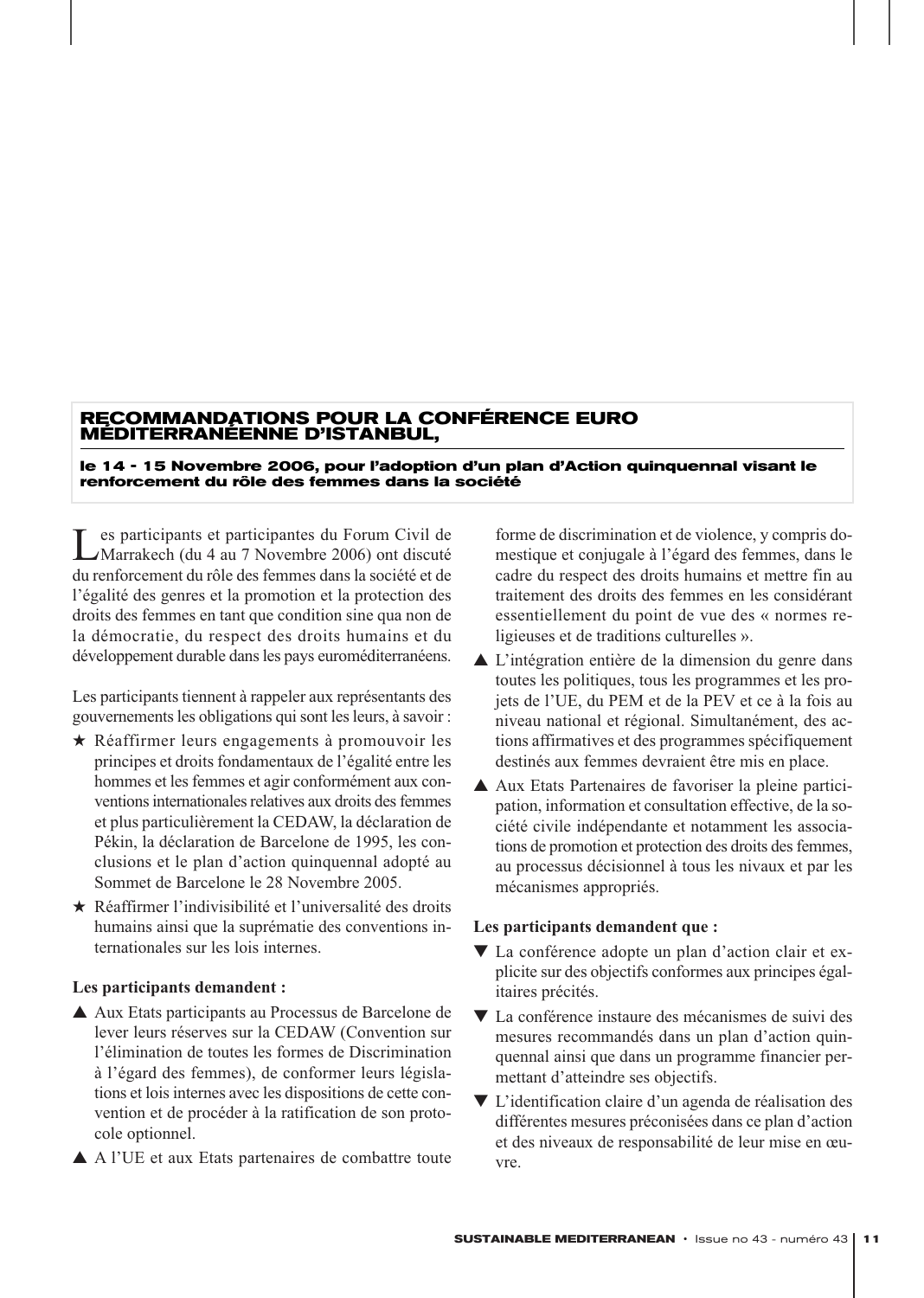

#### **Ministerial Conclusions on Strengthening the Role of Women in Society**

**1.** The partners at the Euro-Mediterranean Ministerial Conference on "Strengthening the Role of Women in Society", held on 14-15 November 2006 in Istanbul under the auspices of Finland's EU Presidency, based on their shared international, regional and national commitments<sup>2</sup>, agreed to work within the following common framework of action to strengthen women's role in political, civil, social, economic and cultural spheres, as well as to fight against discrimination.

**2.** The Conference was held in accordance with the Barcelona Declaration of 1995 and the Five Year Work Programme agreed upon during the  $10<sup>th</sup>$  Anniversary Euro-Mediterranean Summit in Barcelona 2005. It was then stated that partners would adopt "measures to achieve gender equality, preventing all forms of discrimination and ensuring the protection of the rights of women", while taking stock of the Rabat Preparatory Conference that was held on 14-16 June 2006.

**3.** Euro-Mediterranean Ministers stress that equal participation of women and men in all spheres of life is a crucial element of democracy and confirm that only by the inclusion of all people and determined action will the region's women be able to fulfil their ambitions and aspirations and, by extension, contribute towards the realisation of the underlying objectives of the Barcelona Declaration: the attainment of a common area of peace, stability and shared prosperity in the Mediterranean region. This goal, based inter alia on democracy, respect for human rights and sustainable development, can only be achieved by guaranteeing all women full enjoyment of rights.

**4.** The Euro-Mediterranean partners will include women's political, civil, social, economic and cultural rights in their dialogues including in the framework of the Association Agreements, the European Neighbourhood Policy action plans and in the EU programs and projects.

**5.** In this framework, the Ministers recognise that a strengthened dialogue and cooperation between governmental and non-governmental actors across the Euro-Mediterranean region is necessary. This will include the promotion of dialogue between Parliamentarians within the Euro-Mediterranean Parliamentary Assembly, as well as with civil society organizations, women's associations, youth, trade unions, business and professional associations, in accordance with national legislation as appropriate and cooperation between national, regional and local administrations.

**6.** All Euro-Mediterranean partners commit themselves to mobilise financial resources to support the implementation of this Framework of Action. In addition to national funding, the European Union will provide adequate resources for its implementation at national and regional levels through technical and financial assistance provided through the European Neighbourhood Partnership Instrument (ENPI), bilateral contributions from EU Member States, FEMIP and other relevant financial instruments.

**7.** Recognising that the International Covenants on Human Rights include the obligation to ensure the equal rights of men and women to enjoy all economic, social, cultural, civil and political rights, the Euro-Mediterranean partners will embrace this holistic approach based on the

The Beijing Declaration and Platform for Action (1995);

- The Cairo Declaration issued by the First Arab Women's Summit (2000);
- The Millennium Declaration and the Millennium Development Goals (2000);

UNSCR 1325 (2000) on women, peace and security;

The Arab Women's Organisation Plan of action (2001);

<sup>2.</sup> Those include inter alia:

The Treaty establishing the European Community (1957);

The Convention on the Elimination of All Forms of Discrimination Against Women (CEDAW), 1979;

The Programme of Action of the United Nations International Conference on Population & Development in Cairo (1994)

The Tunis Declaration adopted at the 2004 Summit of the Arab League;

The Alger Declaration adopted at the 2005 Summit of the Arab League;

The outcome of the twenty-third special session of the United Nations General Assembly and the Declaration of the

Commission on the Status of Women at its 49th session (March 2005, Beijing +10)

The Khartoum Declaration adopted at the 2006 Summit of the Arab League;

The European Consensus on Development (2006);

The National Constitutions of the partner countries which recognise the principle of non discrimination against women.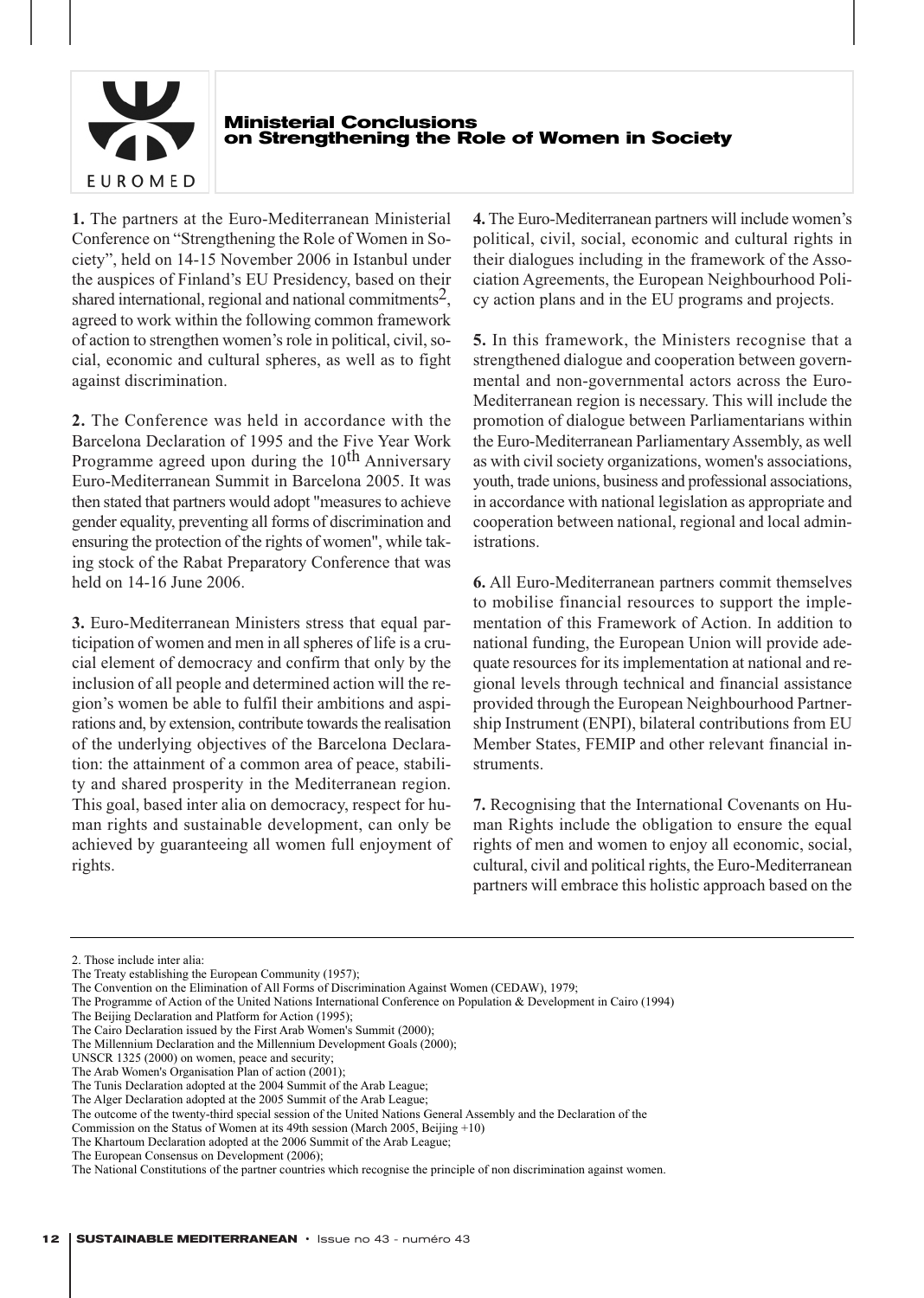following interdependent and interlinked priorities:

- Women's political and civil rights;
- Women's social and economic rights and sustainable development;
- Women's rights in the cultural sphere and the role of communications and the mass media.

**8.** The Euro-Mediterranean partners, according to the shared internationally agreed commitments, will pursue the objective of strengthening the role of women through mainstreaming of full enjoyment of human rights by women and needs into all plans, projects and other relevant activities of the Euro Mediterranean Partnership and supporting specific measures in favour of women.

**9.** Euro-Mediterranean Ministers call on the Euro-Mediterranean Ministerial Conference in Tampere (Barcelona VIII) to welcome these commitments and to agree on regularly review of progress.

The Euro-Mediterranean Ministers agreed upon the following Framework of Action:

# **WOMEN'S POLITICAL AND CIVIL RIGHTS**

**10.** In accordance with the spirit and the letter of the Barcelona Declaration and the Five-Year Work Program, the Euro-Mediterranean partners will work towards taking measures that:

- a) Enable the full and effective implementation and translation into legislative and policy reform of UN conventions related to human rights of women to which they are party, in particular the Convention on the Elimination of All Forms of Discrimination Against Women (CEDAW) and its Optional Protocol.
- b) Provide equal access for women and men to justice at all levels.
- c) Combat all forms of violence against women, guarantee women protection and redress in case of violation of their rights; protect the fundamental rights of women victims of all forms of violence, especially domestic violence, trafficking in human beings, harmful traditional practices and violence against migrant women.
- d) Enhance women's full and equal participation in conflict prevention, crisis management and peace-building, inter alia through implementing United Nations resolutions including Security Council Resolution 1325 on Women, Peace and Security.
- e) Develop a better knowledge of women in conflict areas and increase protection and awareness of women and their rights in any war, foreign occupation or violent conflict; alleviate the negative effects of armed conflicts on the status of women in the region, promote

their legal rights and prevent incitement and recruitment for terrorist acts**.**

- f) Ensure that law enforcement authorities are aware of and implement human rights of women. Promote exchange of views and experiences on issues related to the fight against discrimination against women.
- g) Foster the role of civil society organizations, particularly women's organizations, in accordance with national legislation as appropriate, as well as Parliaments and local authorities, in the defense and promotion of women's rights. Contribute to strengthening the capacity of and networking among civil society organizations active in the protection and the promotion of full enjoyment of all human rights by women.
- h) Promote women's active participation in political decision-making positions in the executive and judicial powers at all levels, inter alia through enhancing women's full and equal participation in elections (as candidates and voters), including through temporary special measures at both national and local levels. Contribute to the building up of gender capacity in public administration.
- i) Promote public education on human rights and civic responsibilities.
- j) Ensure that adequate policies, legislation and infrastructure to combat all forms of violence against women are in place.
- k) Pursue the establishment of national Ombudsman Offices or other institutional mechanisms as a means to fight against discrimination.
- l) Promote awareness-raising campaigns and training on the full enjoyment of all human rights by women.

# **WOMEN'S SOCIAL AND ECONOMIC RIGHTS AND SUSTAINABLE DEVELOPMENT**

**11.** To work towards achieving an increase and improvement in women's employment, stronger social inclusion, a reduction of disparities between rural and urban women and a better knowledge of women's contribution to the overall economy, the Euro-Mediterranean partners will undertake measures that.

- a) Create equal opportunities and remove obstacles for women to work or to be recruited/ employed or to stay employed.
- b) Ensure equal treatment and promote the rights of women, in particular of vulnerable women, in social security systems.
- c) Ensure that men and women benefit equally from adequate health services.
- d) Promote family friendly policies, aiming at reconciliation between professional and family life, in particular affordable care services for children, elderly and other dependents and ensure a professional envi-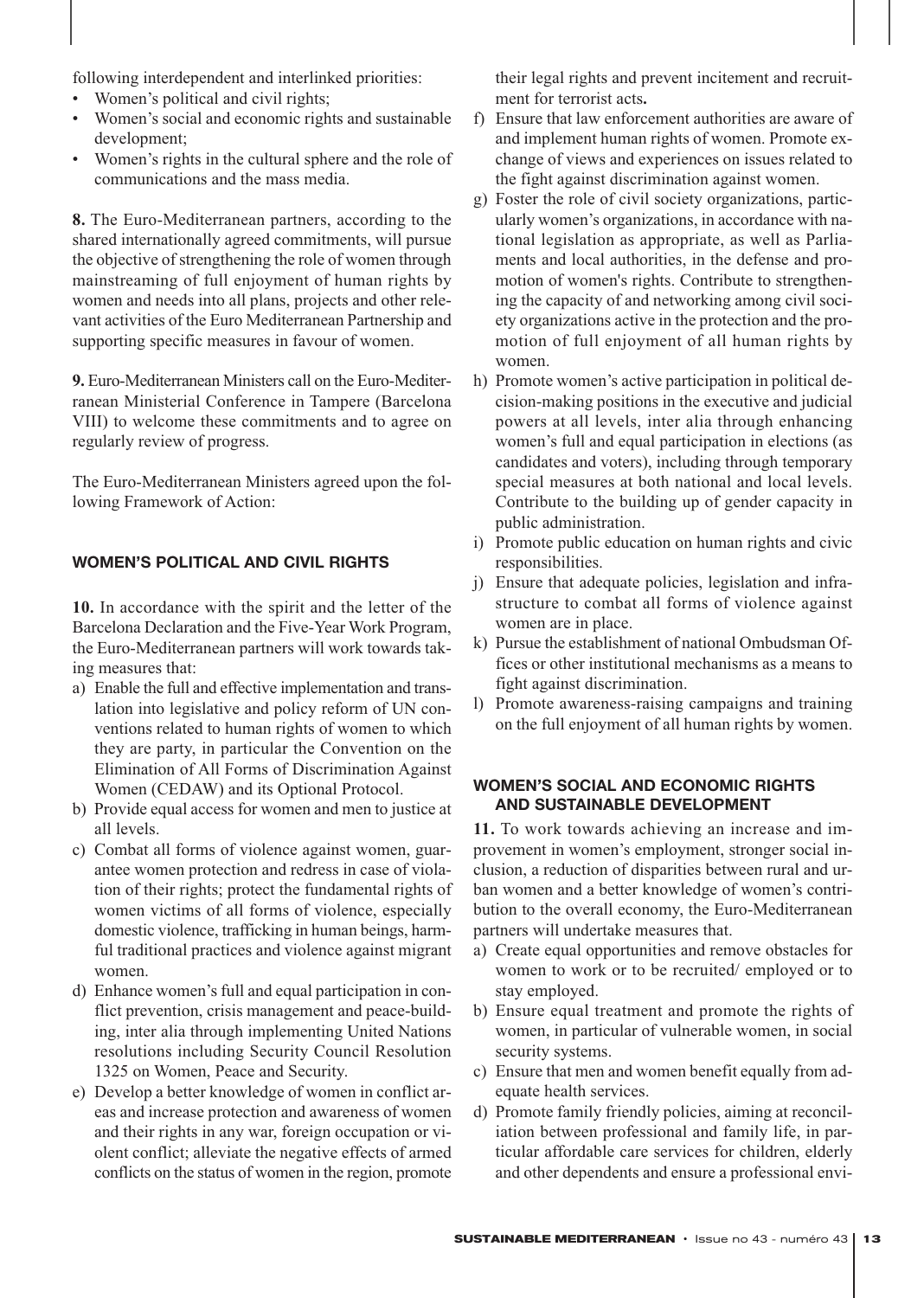ronment that is suited to women in terms of transport and safety and non-discrimination at the workplace.

- e) Promote and strengthen national capacities to regularly collect and analyze gender disaggregated data, including on the informal sector and on the impact of macro-economic reforms on women and men.
- f) Strengthen knowledge of the impact of macro-economic policies on women's and men's employment and develop research focused on gender to enable the elaboration of efficient strategies aiming at strengthening the role of women in the economy.
- g) Pursue the establishment of gender responsive budget initiatives and ensure more effective anti-poverty strategies at both national and local levels.
- h) Promote women's representation and participation in economic decision-making positions, in particular in employers'association, workers'unions and other socio-economic structures**.**
- i) Promote women's entrepreneurship by improving inter-alia women's access to land, finance, markets, information, training and networking and encourage financial institutions to tailor products to women's needs, in particular by providing micro- credit.
- j) Ensure empowerment of women including through greater access to education at all levels and to vocational and technical training. In this regard:
	- With the objective of halving female illiteracy by 2010, launch literacy campaigns targeting especially rural and poor women and provide more incentives to encourage women to demand literacy;
	- Put in place incentives for families, especially in rural and poor areas, for sending girls to school;
	- Promote specific vocational and technical training courses for women in diversified job sectors;
	- Ensure an increased number of women trainers (including at decision-making levels) and take into account the full enjoyment of all human rights by women in the training of trainers;
	- Promote post-training support through appropriate linkages between relevant partners such as training institutions and governmental employment agencies and, in case of self employed women, micro finance institutions and business support services;
	- Promote modules to improve economic and financial management skills for women entrepreneurs, women's cooperatives, grass-roots associations, etc.;
	- Ensure women's participation in the newly established scholarships scheme for university students from Euro- Mediterranean partner countries and in the mobility grants for Higher Education staff;
	- Ensure greater access to life-long learning to provide women with skills responsive to the rapidly changing labor market;
- Provide guiding programs to help women return to the labor market after an absence or to direct them to new sectors.
- k) Develop a better knowledge and increase research of women in migration (causes, processes, enjoyment of their full human rights and impact on women in countries of origin and in the host countries) and mainstream a gender approach in studies and statistics related to migration. Increase protection and integration of migrant women and ensure the effective enjoyment of their human rights.
- l) Raise awareness of migrant women on their rights and duties in the host country and improve their role as actors of development in the host country and the country of origin.

# **WOMEN'S RIGHTS IN THE CULTURAL SPHERE AND THE ROLE OF COMMUNICATIONS AND THE MASS MEDIA**

**12.** The Euro-Mediterranean partners will work towards taking measures that:

- a) Promote equality and fight against discrimination between girls and boys in education and culture so as to convey a positive and non stereotyped image of girls and women, and where appropriate identify new pedagogical materials. Train teachers at all levels on equality values and non-discrimination and involve parents in activities applying gender–sensitive educational methods;
- b) Support women's effective access to ICT science and technology, activities aiming at providing women with computer literacy, training and education in ICT science and technology;
- c) Promote a balanced and non stereotyped portrayal of women and men in the media;
- d) Combat gender-based violence in all its manifestations, including through research, awareness raising campaigns involving men and boys, education, media campaigns, toll free and emergency numbers, institutional networks, exchange of experiences, views and good practices in the Euro-Mediterranean region;
- e) Enhance women's participation in cultural exchanges and intercultural dialogue;
- f) Promote research on gender equality in mass media products and institutions to reduce negative gender stereotyping. Support media regulatory bodies to monitor gender issues as part of their mandates;
- g) Promote training of media professionals on the full enjoyment of all human rights by women and increase the number of women professional in the media sector. Support the promotion of women to leading positions in media. Develop the capacity of national women's institutions and NGOs on engaging with media;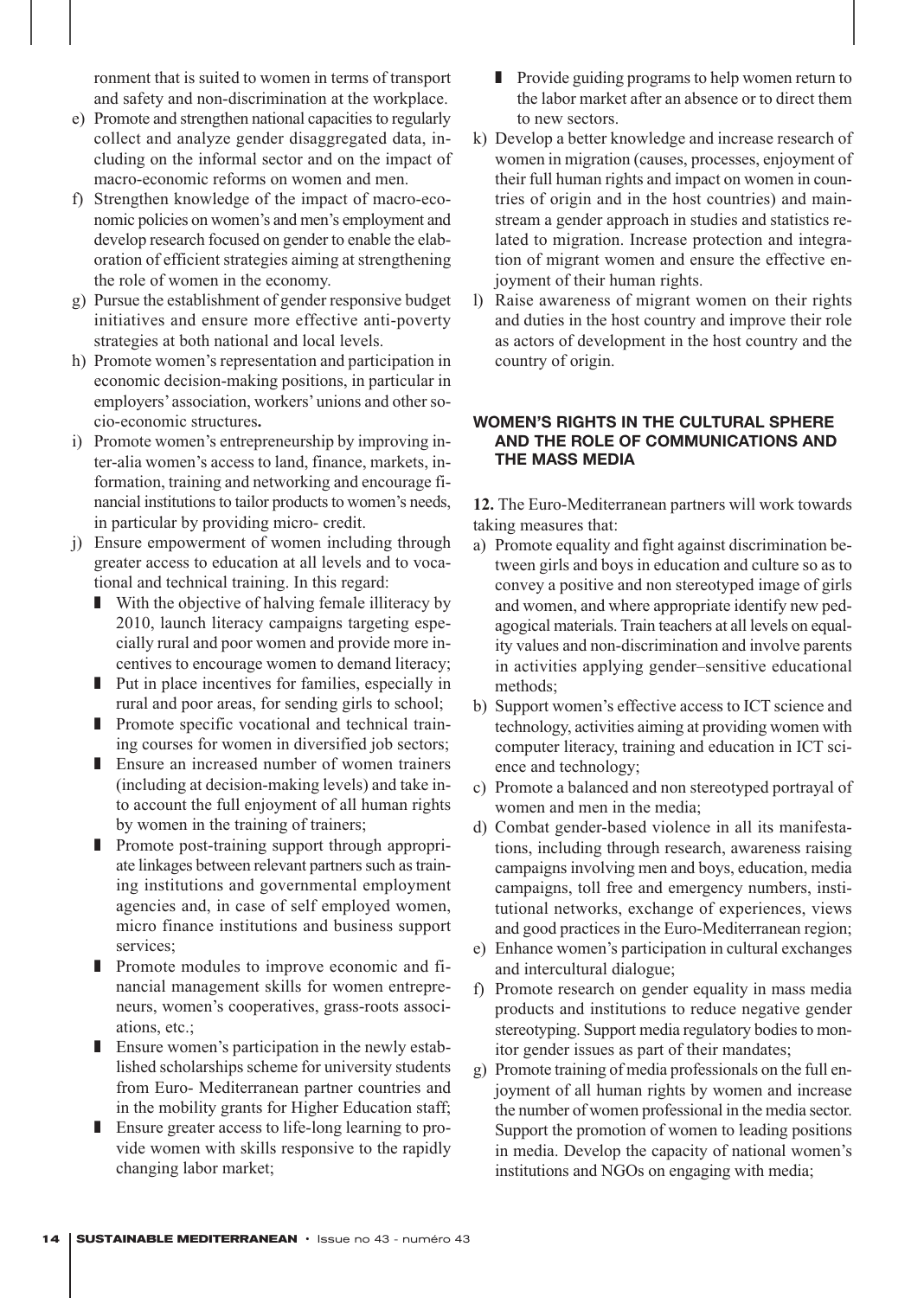- h) Combat stereotypical representation of women in artistic products, increase the number of women in art professions and ensure a greater recognition of their contribution to art and culture through history and in present times;
- i) Encourage civil society organizations, particularly women's organizations, in accordance with national legislation as appropriate, to advocate for and carry out programmes aiming to promote the full enjoyment of all human rights by women and gender equality.

# **Review mechanism**

**13.** The Euro-Mediterranean partners commit to work towards the objectives contained in this document over the next five years. In this respect they invite the Euromed Committee to convene, at least once a year, a Euromed ad hoc meeting at expert senior officials level to review the implementation of the present measures contained in these conclusions and to inform the annual Euromed Foreign Affairs Ministers Conference. A follow-up Euromed Ministerial Conference to discuss issues related to the full enjoyment of all human rights by women and the progress made in the implementation of these measures will take place in 2009.

#### **MAINSTREAMING GENDER DIMENSIONS INTO WATER RESOURCES DEVELOPMENT AND MANAGEMENT IN THE MEDITERRANEAN REGION (GEWAMED)**

Mr. J.A.Sagardoy · GEWAMED Project Manager Mr. Raouf **Guelloubi • GEWAMED** Technical Officer Support

> **66 M** ainstreaming Gender Di-**L** mensions Into Water Resources Development And Management In The Mediterranean Region" (GEWAMED) is a project financed by INCO (International Scien-

tific Co-operation) Programme within the Six Framework Research Programme of the European Commission (EC) and addressed to the countries of the Mediterranean Region. The project is a Coordinated Action and this means that the project emphasizes networking and coordination of on- going research activities. A total number of 18 institutions from 14 countries from the Mediterranean Region participate in the project.

The GEWAMED project objectives and activities are largely based in the recommendations of a workshop held in the frame of the EC-INCO funded Specific Support Action (SSA): "Integrating Gender Dimensions in Water Management in the Mediterranean Region" (INGEDI), at the Mediterranean Agronomic Institute of Bari (Italy) in June 2004. The mentioned Workshop identified the main problems that are limiting the integration of women in water management and they suggested the following actions:

- ✦ establishment of a Mediterranean network to be interlinked with national ones and, where applicable, to existing local networks.
- ✦ develop information and communication strategies.
- ✦ develop a national agenda for mainstreaming gender

issues in water resources.

- $\triangle$  undertake national seminars and workshops with women associations and government agencies.
- ✦ provide information at all levels addressing issues on water and sanitation, and risk assessment.
- $\triangle$  capacity building on gender analysis and participatory tools in water resources management.
- ✦ sensitise policy-makers on the importance of integrating a gender perspective in integrated water resources management.

GEWAMED project has started on 15 February 2006 and will have a duration of 4 years.

# **PROJECT OBJECTIVES AND ACTIVITIES**

The project plans to build an extensive knowledge base for mainstreaming gender dimensions into the processes of Integrated Water Resources Management (IWRM) to which all countries of the region are striving to. To achieve this objective the project built a regional website (www.gewamed.net); other national ones are being established in countries of the South East Mediterranean Region (Algeria, Egypt, Jordan, Lebanon, Syria, Palestine, Tunisia). The regional web site is essentially a mean for exchanging experiences, disseminating results and allow for enhanced coordination among national project activities and participants. The national websites will be a powerful tool to store and disseminate gender information at national level and could use local languages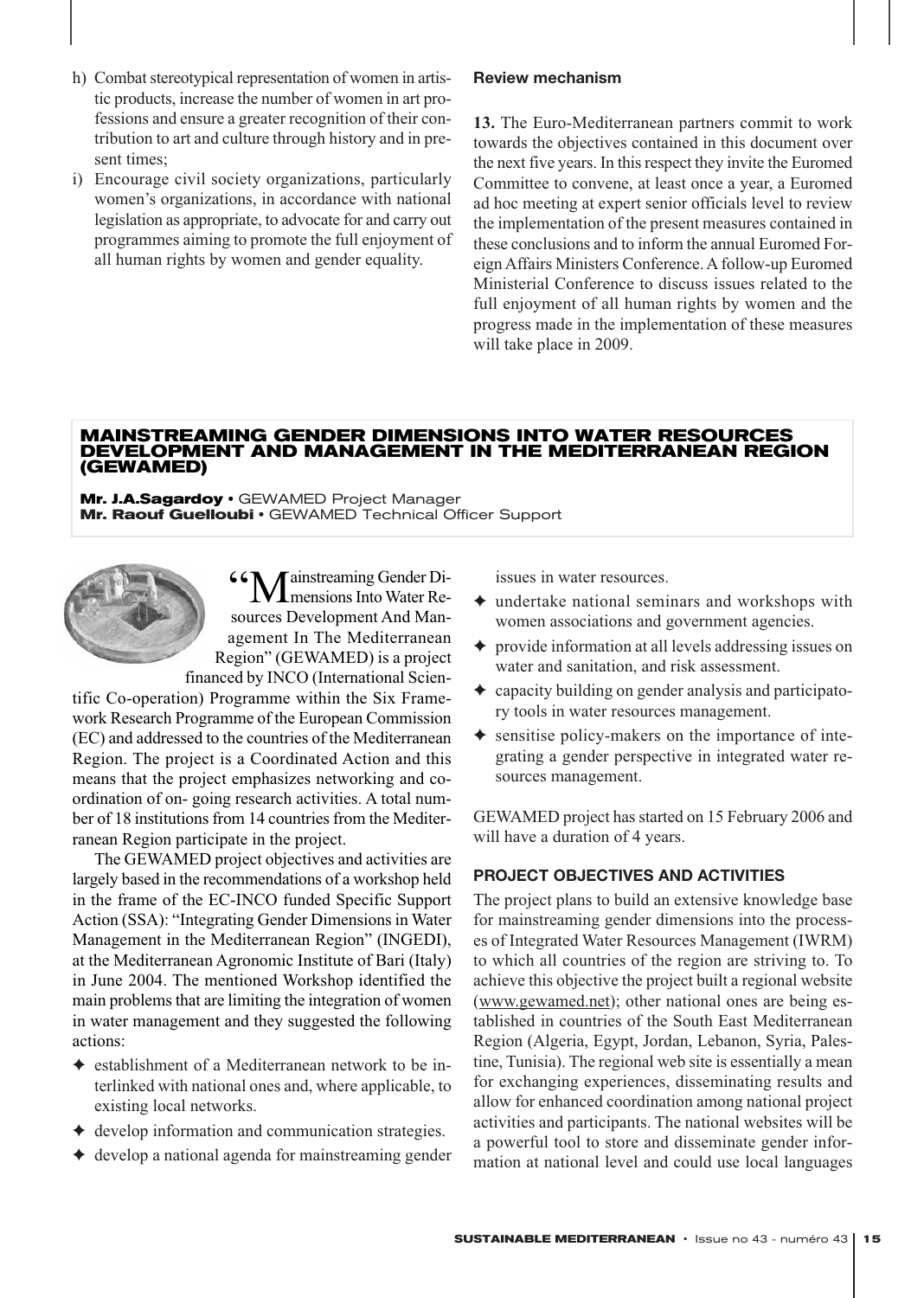but essentially is a mean to communicate with other interested persons and institutions and spread the messages of the project.

The project will improve the cooperation and dialogue among partners and external organizations interested in this subject through the participation in 3 regional workshops:

- 1. Regional kick off workshop (February 2006),
- 2. Mainstreaming gender dimension in water management for food security and food safety (March 2007),
- 3. Mainstreaming gender dimension in water management for rural development (February 2008).

and one International Conference that will be held at the end of project life.

Furthermore the project is interacting with other EU Research projects dealing with water resources that also focus on information, knowledge management to promote coordination and exchange of experiences. A memorandum of collaboration between GEWAMED and INECO (Institutional and Economic Instruments for Sustainable Water Management in the Mediterranean Region) was drafted. Also with WADI, MELIA and WASAMED there have been an active exchange of information and participation in events of mutual interest. In addition to the abovementioned projects, and following a request from AQUASTRESS (Mitigation of Water Stress through New Approaches to Integrating Management, Technical, Economic and Institutional Instruments) Project, GEWAMED and the Gender and Water Alliance Association organised during the days 7 and 8 November 2006 a Round Table and Gender Training Seminar in Silesia (Poland) entitled: Setting Up Strategies for the Integration of Gender in Water Management.

Since it's starting, the GEWAMED Project has made considerable efforts to disseminate its objectives, and activities, by participating in several important and international events, which are briefly mentioned below:

- ◗ *Role of Women in Water Resources Management, with Focus on Irrigated Agriculture in the Middle East and North Africa Countries*, organised by l'Institut Agronomique de Tunisie (INAT) in collaboration with the Food and Agriculture Organisation of the United Nations (FAO) in Hammamet, from 18 to 20 April 2006.
- ◗ *Women, Environment and Sustainable Development*, organised by the Andalusia Women Institute (AWI) in collaboration with the Division of Environmental Education and Sustainability of the Spanish Secretary for Environment and the Secretary for Equal Opportunities and Social Welfare, during the days 8 and 9 June 2006, in Islatilla Huelva, Spain.
- ◗ *IWRM Science Communication for Impact Workshop-cum-Training*, organised by the EC's Interna-

tional S&T Cooperation Programme, in Brussels, from 20 to 22 June 2006.

- ◗ *Planning Workshop on Gender Mainstreaming in IWRM in the Arab Region*, organised by the Economic Commission for Western Asia (ESCWA) in collaboration with Gender and Water Alliance (GWA), International Network for Capacity Building in IWRM, International Development Research Centre (IDRC), Center of Arab Women for Training and Research (CAWTAR) and Arab Integrated Water Resources Management Network (AWARENET) from 4-6 July 2006 in the UN-House of Beirut, Lebanon.
- ◗ *Euro-Mediterranean Non-Governmental Platform*, from 12 to 14 July 2006 in Paris, France.
- ◗ *Training Programme on Gender Role in Extension and Water Awareness*, organised by the Arab Organisation of Agricultural Development in cooperation with the Jordanian Ministry of Agriculture, during the period 17 – 21 September 2006 in Amman, Jordan.
- ◗ *Water Cooperation Session in Mediterranean River Basins*, organised by the Mediterranean Network of Basin Organisations (MENBO) jointly with the European Water Initiative Mediterranean (EUWI-Med), the Global Water Partnership Mediterranean (GWP-Med) and the Greek Ministry of Environment on the 5<sup>th</sup> of November 2006 in Athens, Greece.
- ◗ *6th Convention of the Women of the Earth*, organised by the ONILFA (Osservatorio per l'Imprenditoria ed il Lavoro Femminile in Agricoltura) in collaboration with ISMEA (Institute of Services for the Agrofood Market), on the 14<sup>th</sup> of November 2006, in Rome, Italy.

Furthermore, a successful special session about *"Mainstreaming Gender in IWRM: Monitoring and Evaluation"* was organised by GEWAMED and Gender and Water Alliance in the occasion of the  $3<sup>rd</sup>$  Arab Water Regional Conference: *"Research Advancement in Managing Limited Water Resources"*, in Cairo, Egypt, from 9 to 11 December 2006. The Conference was attended by nearly 400 participants.

Further information about the above mentioned events and their outputs are available on GEWAMED regional web site: www.gewamed.net.

Since the 15<sup>th</sup> of January 2007, the GEWAMED partners have been registered in an electronic conference organised by the NOSTRUM-DSS Project about "Creating a Science and Policy Dialogue" which is related to the GEWAMED objectives and activities.

The project is contributing to improve as much as possible the flow of information and coordination of gender activities in an IWRM context and to disseminate information, particularly in the rural areas. For this purpose GEWAMED is establishing a National Central Focal Points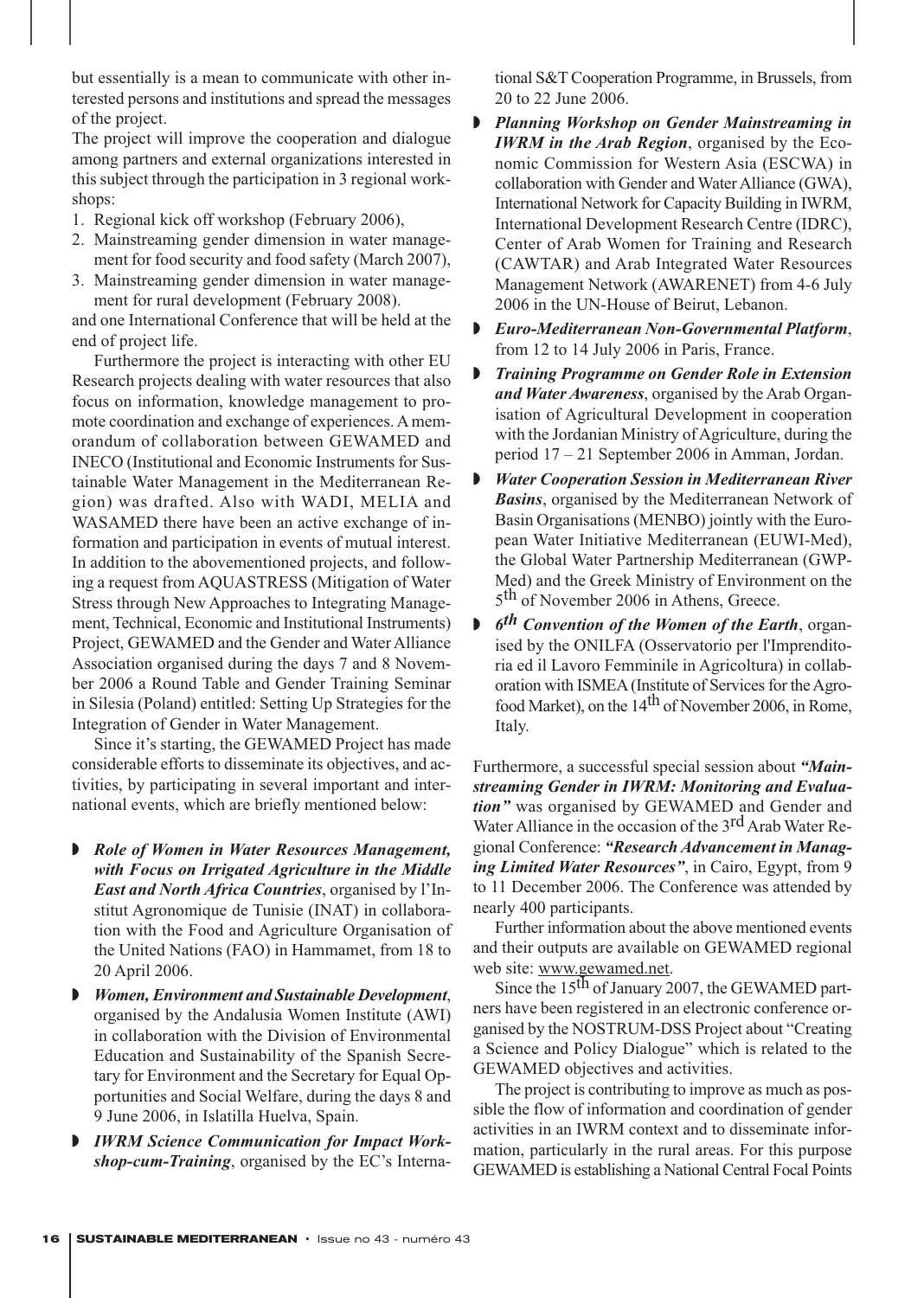in each SEMR country that will network with other collaborating institutions involved in the water sector. This will be an important mean to collect and disseminate gender information spread among many institutions. One of the most distinctive features of GEWAMED is precisely the establishment of a knowledge base for acquiring and disseminating gender information at national level.

It will also contribute to the adoption of national policies and other related instruments (strategies, approaches, guidelines, incentives and legislation) that improve the conditions of women in the water sector, by involving decision makers and politicians in the processes of mainstreaming gender dimensions in IWRM. For this purpose the project will organize at least one national policy seminar in each SEMR country.

The project expects to generate a change in the mindset and capability of individuals and water institutions that are not sufficiently gender-aware and promote the assimilation of the valuable information gathered by the project..

#### **INTÉGRATION DE LA DIMENSION DE GENRE DANS LE DÉVELOPPEMENT ET LA GESTION DES RESSOURCES EN EAU DANS LA RÉGION MÉDITERRANÉENNE (GEWAMED)**

**Mr. J.A.Sagardoy · GEWAMED Project Manager** Mr. Raouf **Guelloubi • GEWAMED** Technical Officer Support

GEWAMED est un projet financé par le Programme<br>
INCO (Coopération Scientifique Internationale) qui s'inscrit dans le Sixième Programme Cadre de la Commission Européenne (CE) et est adressé aux pays Méditerranéens. Il s'agit d'une Action de Coordination qui promeut le networking et la coordination d'activités de recherche qui sont en train d'être réalisées. 18 institutions de 14 pays Méditerranéens participent au projet. Les objectifs et les activités du projet GEWAMED sont largement basés sur les recommandations d'un atelier qui a été organisé en Juin 2004 à l'Institut Agronomique Méditerranéen de Bari (Italie) dans le cadre d'une Action de Soutien Spécifique financée par l'EC-INCO et qui s'intitulait «Intégration des Dimensions de Genre dans la Gestion de l'Eau en Méditerranée» (INGEDI). Cet Atelier a contribué à identifier les problèmes majeurs qui limitent l'intégration de la femme dans la gestion de l'eau et a suggéré les actions suivantes:

- ✦ Etablissement d'un réseau Méditerranéen connecté aux réseaux nationaux et, où ils existent, à ceux locaux.
- ✦ Développement de stratégies d'information et de communication.
- ✦ Développement d'un programme national pour l'intégration des questions liées au genre dans la gestion des ressources en eau.
- ✦ Organisation de séminaires et ateliers avec les associations des femmes et les agences gouvernementales.
- ✦ Diffusion d'informations à tous les niveaux sur les questions liées à l'eau et à l'assainissement ainsi qu'à l'évaluation des risques.
- ✦ Formation des capacités relatives à l'analyse du genre et aux instruments participatifs en matière de gestion des ressources en eau.

✦ Sensibilisation des politiciens sur l'importance de considérer la perspective du genre dans la gestion intégrée des ressources en eau.

Le projet GEWAMED a commencé le 15 février 2006 et aura une durée de 4 ans.

# **OBJECTIFS ET ACTIVITÉS DU PROJET**

Le projet vise à construire une base de connaissances partagée pour l'intégration des dimensions de genre dans les processus de Gestion Intégrée des Ressources en Eau (GIRE) dans lesquels tous les pays de la région sont en train de s'efforcer. Pour atteindre à cet objectif le projet a construit un site Internet régional (www.gewamed.net); des sites nationaux sont en train d'être établis dans les pays de la Méditerranée Sud Orientale (Algérie, Egypte, Jordanie, Liban, Syrie, Palestine, Tunisie). Le site régional est essentiellement un moyen pour échanger les expériences, disséminer les résultats et permettre une coopération plus efficace entre les activités nationales et les participants. Les sites nationaux, qui pourront utiliser les langues locales, seront un moyen très effectif pour emmagasiner et disséminer au niveau national des informations en matière de genre, mais surtout pour communiquer avec des autres personnes et institutions concernées et diffuser les messages du projet.

Le projet vise à construire une base partagée de connaissances pour l'intégration des dimensions de genre dans les processus de Gestion Intégrée des Ressources en Eau (GIRE) dans lesquels tous les pays de la région sont en train de s'appliquer. Pour atteindre cet objectif le projet a construit un site Internet régional (www.gewamed.net); des sites nationaux sont en train d'être établis dans les pays de la Méditerranée Sud Ori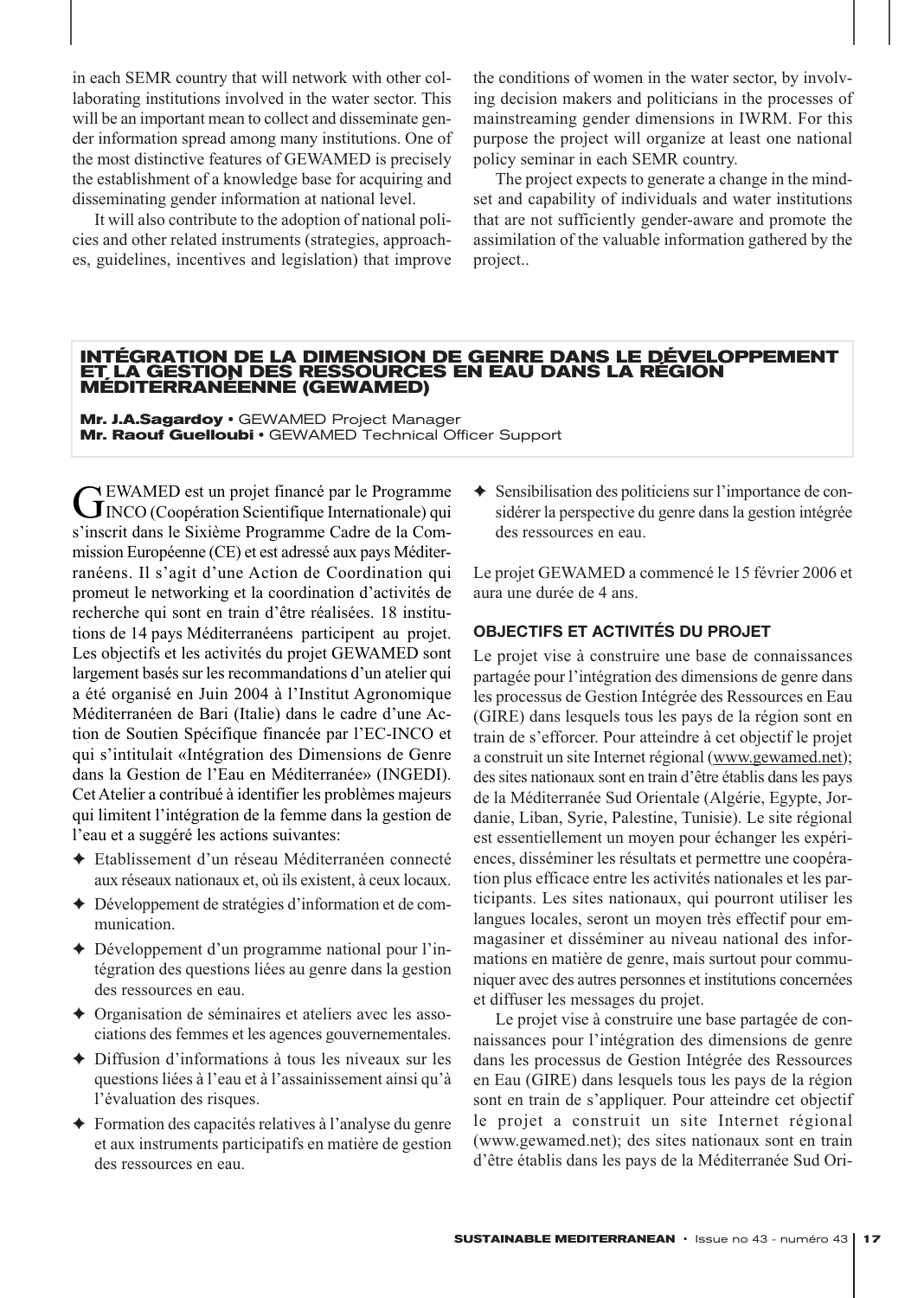entale (Algérie, Egypte, Jordanie, Liban, Syrie, Palestine, Tunisie). Le site régional est essentiellement un moyen pour échanger les expériences, disséminer les résultats et permettre une coopération plus efficace entre les activités nationales et les participants. Les sites nationaux, qui pourront utiliser les langues locales, seront un moyen très effectif pour emmagasiner et disséminer au niveau national des informations en matière de genre, mais surtout pour communiquer avec d' autres personnes et institutions concernées et diffuser les messages du projet.

Le projet promouvra la coopération et le dialogue entre partenaires et organisations externes intéressées à ce sujet à travers la participation à 3 ateliers régionaux :

- 1. Atelier régional de démarrage (février 2006),
- 2. Intégration de la dimension de genre dans la gestion de l'eau pour la sécurité et la sûreté de l'alimentation (mars 2007),
- 3. Intégration de la dimension de genre dans la gestion de l'eau pour le développement rural (février 2008). et une Conférence Internationale qui sera tenue vers la fin du projet.

En plus le GEWAMED interagit avec d'autres projets de Recherche de l'UE qui traitent des ressources en eau et se concentrent sur la gestion de l'information et de la connaissance au but de promouvoir coordination et échange d'expériences. Un mémorandum de collaboration entre GEWAMED et INECO (Instruments Institutionnels et Economiques pour la Gestion Durable de l'Eau en Méditerranée) a été préparé et il y a aussi eu un échange actif d'information avec WADI, MELIA et WASAMED dans des événements d'intérêt mutuel. A part les projets mentionnés dessus et sur la demande du Projet AQUASTRESS (Mitigation du Stress d'Eau à travers des Nouvelles Approches intégrant les Instruments de Gestion, Techniques, Economiques et Institutionnels), GEWAMED et l'Association Alliance Genre et Eau ont organisé le 7 et 8 novembre 2006 une Table Ronde et un Training sur le Genre en Silésie (Pologne) avec le titre: Etablir des Stratégies pour l'Intégration du Genre dans la Gestion de l'Eau.

A partir de son début le Projet GEWAMED a fait des efforts considérables pour disséminer informations sur ses objectifs et activités à travers la participation à divers événements importants qui sont brièvement mentionnés ci-dessous:

◗ *Le Rôle de la Femme dans la Gestion des Ressources en Eau, mettant le point sur l'Agriculture Irriguée dans les pays du Moyen-Orient et de l'Afrique du Nord*, organisé par l'Institut Agronomique de Tunisie (INAT) en collaboration avec l'Organisation des Nations Unies pour l'Alimentation et l'Agriculture (FAO) à Hammamet, 18- 20 avril 2006.

- ◗ *Femme, Environnement et Développement Durable*, organisé par l'Institut Andalouse pour la Femme (AWI) en collaboration avec le Département d'Education Environnementale et de Durabilité du Secrétariat Espagnol pour l'Environnement et le Secrétariat des Paires Opportunités et de l'Assistance Sociale le 8-9 juin 2006 à Islatilla Huelva, Espagne.
- ◗ *GIRE Science Communication pour Impact Workshop-cum-Training,* organisé par le Programme International de Coopération S&T de la CE le 20-22 juin 2006 à Bruxelles.
- ◗ *Atelier de Planification de l'Intégration du Genre dans la GIRE dans la Région Arabe*, organisé par la Commission Economique pour l'Asie de l'Ouest (ESCWA) en collaboration avec l'Alliance Genre et Eau (GWA), le Réseau International pour la Formation des Capacités dans la GIRE, le Centre International de Développement de la Recherche (IDRC), le Centre de la Femme Arabe pour le Training et la Recherche (CAWTAR) et le Réseau Arabe pour l'Aménagement Intégré des Ressources en Eau (AWARENET), 4-6 juillet 2006, Bâtiment des NU - Beyrouth, Liban.
- ◗ *Plateforme Non-Gouvernementale Euro-Méditerranéenne*, 12-14 juillet 2006, Paris, France.
- *6. Programme de Training sur le Rôle du Genre dans l'Extension et la Sensibilisation à l'Eau,* organisé par l'Organisation Arabe de Développement Agricole en coopération avec le Ministère Jordanien de l'Agriculture, 17-21 septembre 2006, Amman, Jordanie.
- ◗ *Session de Coopération sur l'Eau dans les Bassins Fluviaux*, organisée par le Réseau Méditerranéen des Organisations de Bassin (RIOB) avec la Composante Méditerranéenne de l'Initiative Européenne pour l'Eau (Med EUWI), le Global Water Partnership Mediterranean (GWP-Med) et le Ministère Grec pour l'Environnement, 5 novembre 2006, Athènes, Grèce.
- ◗ *6eme Convention de la Femme de la Terre*, organisée par l'ONILFA (Observatoire pour l'Entreprise et le Travail Féminin dans l'Agriculture) en collaboration avec ISMEA (Institut des Services pour le Marché agro-alimentaire), 14 novembre 2006, Rome, Italie.

En plus, une session spéciale très réussie sur l' *«Intégration du Genre dans la GIRE : Monitoring et Evaluation»* a été organisée par GEWAMED et l'Alliance Genre et Eau au Caire à l'occasion de la 3eme Conférence Régionale Arabe sur l'Eau : *«Progrès de la Recherche dans la Gestion des Ressources en Eau Limitées»*, 9-11 décembre. La Conférence a été suivie par 400 participants à peut près.

Plus d'informations sur les événements mentionnés et leurs résultats sont disponibles sur le site web régional GEWAMED: www.gewamed.net.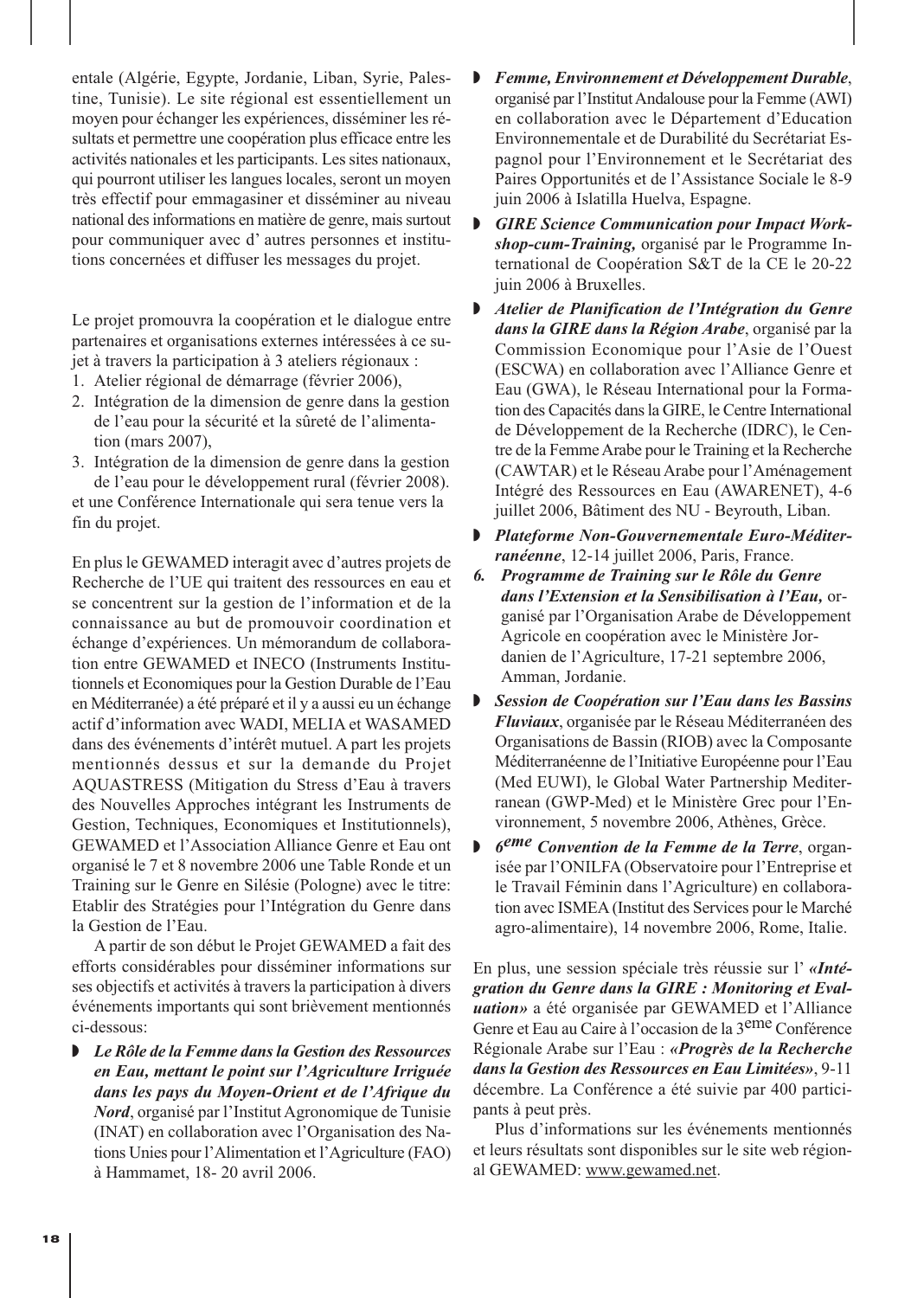Depuis le 15 janvier 2007, les partenaires de GEWAMED ont été enregistrés dans une conférence électronique organisée par le Projet NOSTRUM-DSS et relative à la «Création d'un Dialogue Scientifique et Politique» se rapportant aux objectifs et aux activités de GEWAMED.

Le projet contribue à améliorer la circulation d'informations et la coordination des activités relatives au genre dans le contexte de la GIRE ainsi qu'à disséminer l'information, en particulier dans le milieu rural. Dans ce but GEWAMED est en train d'établir des Points Focaux Centraux Nationaux dans chacun des pays du Sud-Est de la Méditerranée (SEMR) qui se relieront à d'autres institutions collaboratrices concernées par le secteur de l'eau. Cela sera un moyen important pour recueillir et disséminer informations sur le genre actuellement dispersées entre beaucoup d'institutions.

Un des traits les plus distinctifs du GEWAMED est pré-

cisément l'établissement d'une connaissance de base pour acquérir et disséminer informations sur le genre au niveau national.

Il contribuera aussi à l'adoption de politiques nationales et d'autres instruments relatifs (stratégies, approches, lignes-guide, incitations et législation) qui amélioreront la condition de la femme dans le domaine de l'eau, en enveloppant les preneurs de décisions et les politiciens dans le processus d'intégration des dimensions de genre dans la GIRE. A ce but dans le cadre du projet au moins un séminaire de politique nationale sera organisé dans chaque pays SEMR.

Le projet compte générer un changement dans la mentalité et les capacités des individus et des institutions relatives à l'eau qui ne sont pas suffisamment sensibles aux questions du genre et promouvoir l'assimilation des importantes informations recueillies par le projet.